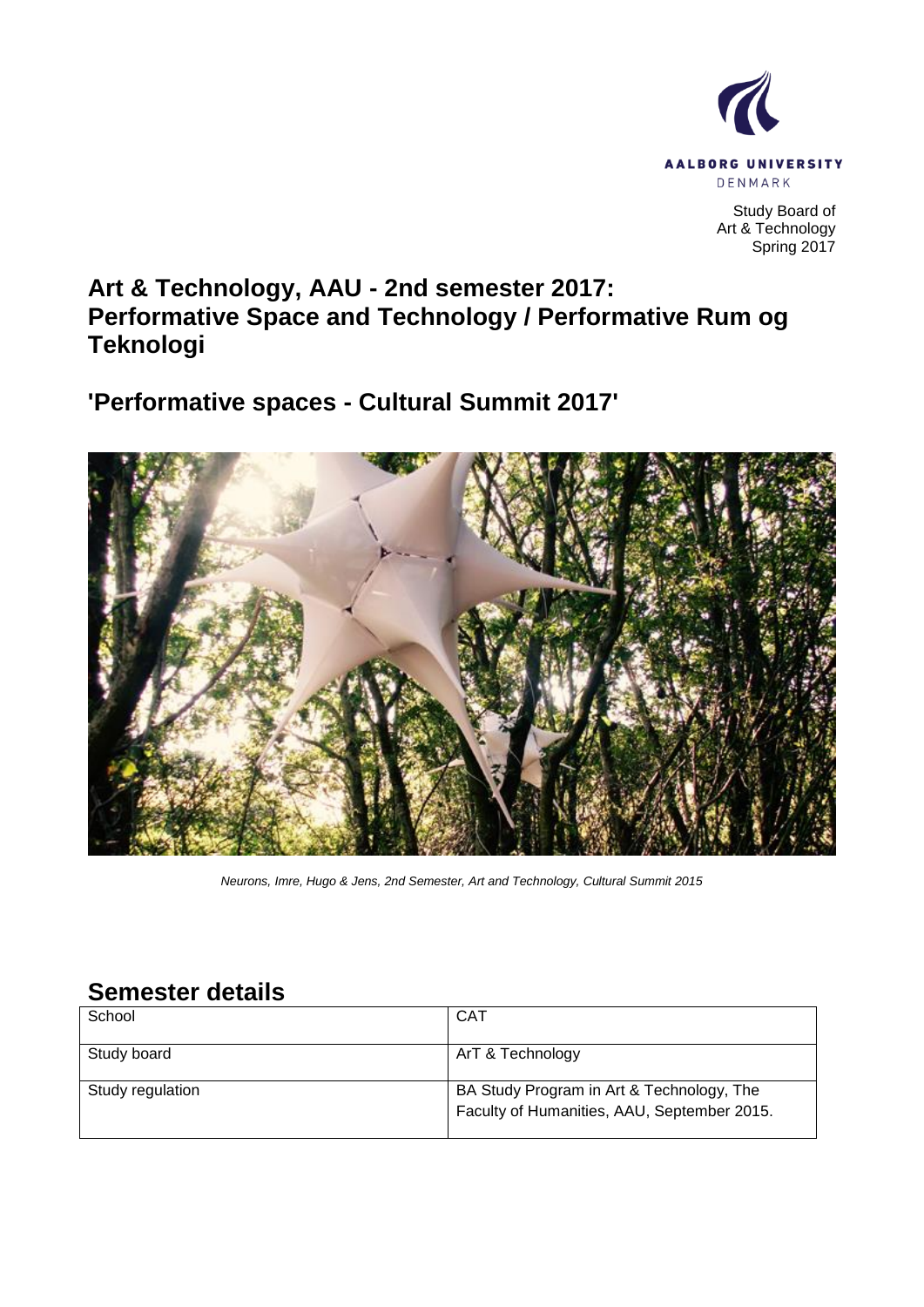# **Overview of the modules**

#### 2017: 2nd Semester: Performative Space and Technology: The Cultural Forest, 30 ECTS

Module 5 "Performative Space and Technology" 20 ECTS

Perception in Theory and Practice II (1 ECTS) Proception in Theory and Practice in (1 ECTS)<br>Artistic and Academic Methodology II (2 ECTS)<br>Digital Representation I – 2D and 3D Construction methods (2 ECTS) Basic Electronics II (1 ECTS)

Module 6 "Physical Interface Design  $\mathbb{P}^2$ 5 ECTS

Module 7 "Art in Context I-Art Theory" 5 ECTS

Theory of Art and<br>Aesthetics (2 ECTS) Programming I (1 ECTS)<br>Sensors and Actuators II<br>(1 ECTS)

# **Module 5 (M5) "Performative Space and Technology" (PST) (Main Project) (20 ECTS)**

- Perception in Theory and Practice II (1 ECTS)
- Artistic and Academic Methodology II (Installation, Architectural Spaces and Urban Design) (2 ECTS)
- Digital Representation I 2D and 3D Construction methods (2 ECTS)
- Basic Electronics II (1 ECTS)

#### **Coordinator**

Jakob Borrits Sabra, KOM, jbsa@hum.aau.dk

#### **Supervisors**

Line Marie Bruun Jespersen, KOM, linebruun@hum.aau.dk

Jakob Borrits Sabra, KOM, jbsa@hum.aau.dk

#### **Teaching staff**

Jakob Borrits Sabra, KOM, jbsa@hum.aau.dk

Martin Kibsgaard Jørgensen, MT, [kibsgaard@create.aau.dk](mailto:kibsgaard@create.aau.dk)

Mads Brath Jensen, AD, mbje@create.aau.dk

#### **External Partners**

Niels Otto Degn, Kulturmødet Mors

# **Module 6 (M6) "Physical Interface Design II" (PID II) (5 ECTS)**

- Programming I (1 ECTS)
- Sensors and Actuators II (1 ECTS)

#### **Coordinator**

Markus Löchtefeld, MT, mloc@create.aau.dk

#### **Supervisors**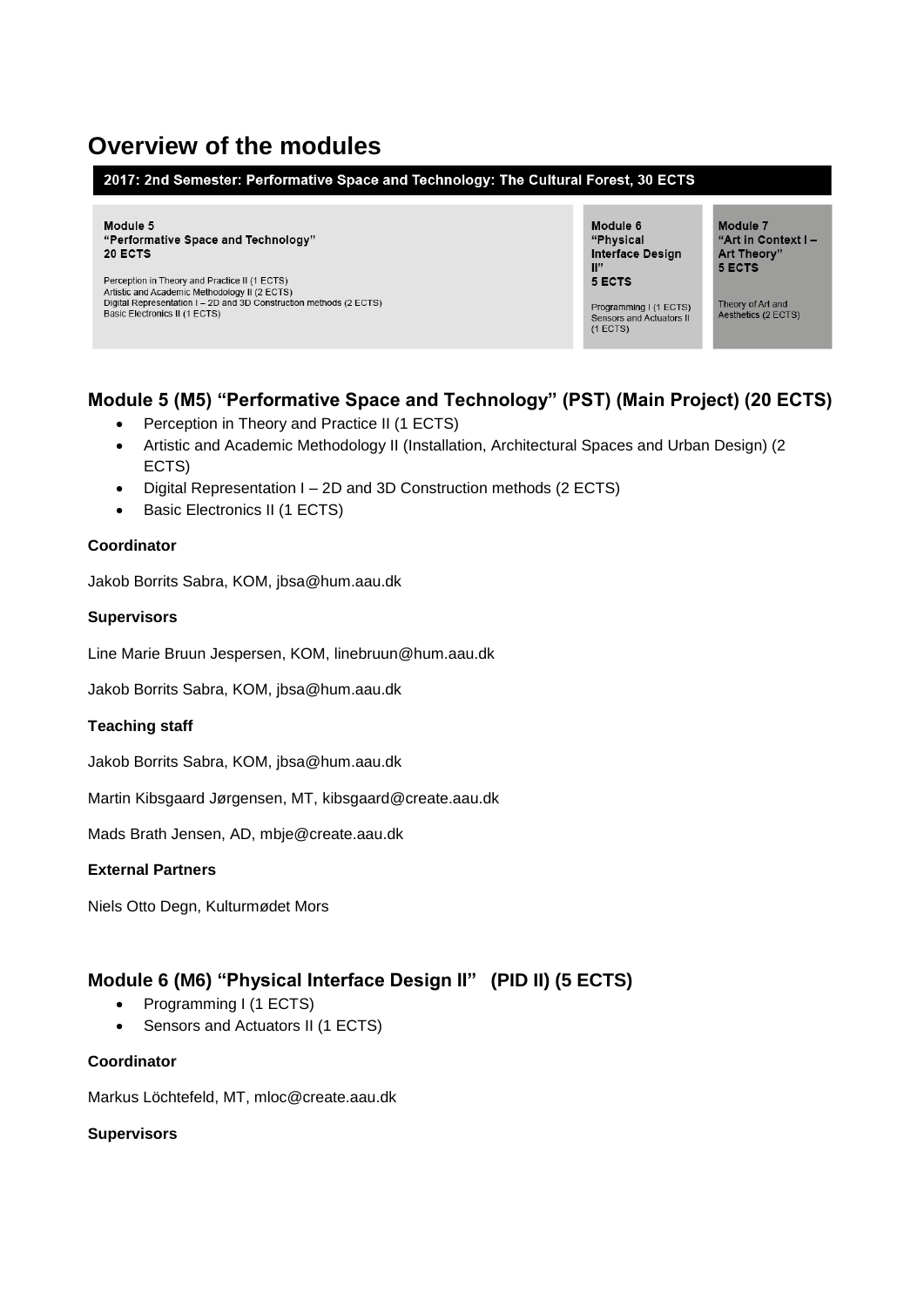Markus Löchtefeld, MT, mloc@create.aau.dk

Martin Kibsgaard Jørgensen, MT, *[kibsgaard@create.aau.dk](mailto:kibsgaard@create.aau.dk)*

#### **Teaching staff**

Martin Kibsgaard Jørgensen, MT, *[kibsgaard@create.aau.dk](mailto:kibsgaard@create.aau.dk)*

Walther Jensen, MT, *[bwsj@create.aau.dk](mailto:bwsj@create.aau.dk)*

# **Module 7 (M7) "Art in Context I – Art Theory" (AIC I) (5 ECTS)**

• Theory of Art and Aesthetics (2 ECTS)

#### **Coordinator**

Elizabeth Ann Jochum, KOM, *jochum@hum.aau.dk*

#### **Supervisors**

Elizabeth Ann Jochum, KOM, *jochum@hum.aau.dk*

#### **Teaching staff**

Elizabeth Ann Jochum, KOM, *jochum@hum.aau.dk*

Morten Søndergaard, KOM, mortenson@hum.aau.dk

# **Contact**

Anne Nielsen (KOM)[,amn@hum.aau.dk,](mailto:amn@hum.aau.dk) +45 9940 9919

Jakob Borrits Sabra (KOM), [jbsa@hum.aau.dk,](mailto:dahlstedt@hum.aau.dk) +45 60 92 00 36

Line Marie Bruun Jespersen (KOM), *Imbj@hum.aau.dk* 

Markus Löchtefeld (MT), [mloc@hum.aau.dk](mailto:dahlstedt@hum.aau.dk)

Elizabeth Jochum (KOM), [jochum@hum.aau.dk,](mailto:jochum@hum.aau.dk) +45 5223 0902

Morten Søndergaard (KOM)[, mortenson@hum.aau.dk,](mailto:mortenson@hum.aau.dk) +45 9940 2552

# **Departments**

KOM: Department of Communication and Psychology

AD: Department of Architecture, Design and Media Technology (Architecture and Design)

MT: Department of Architecture, Design and Media Technology (Media Technology)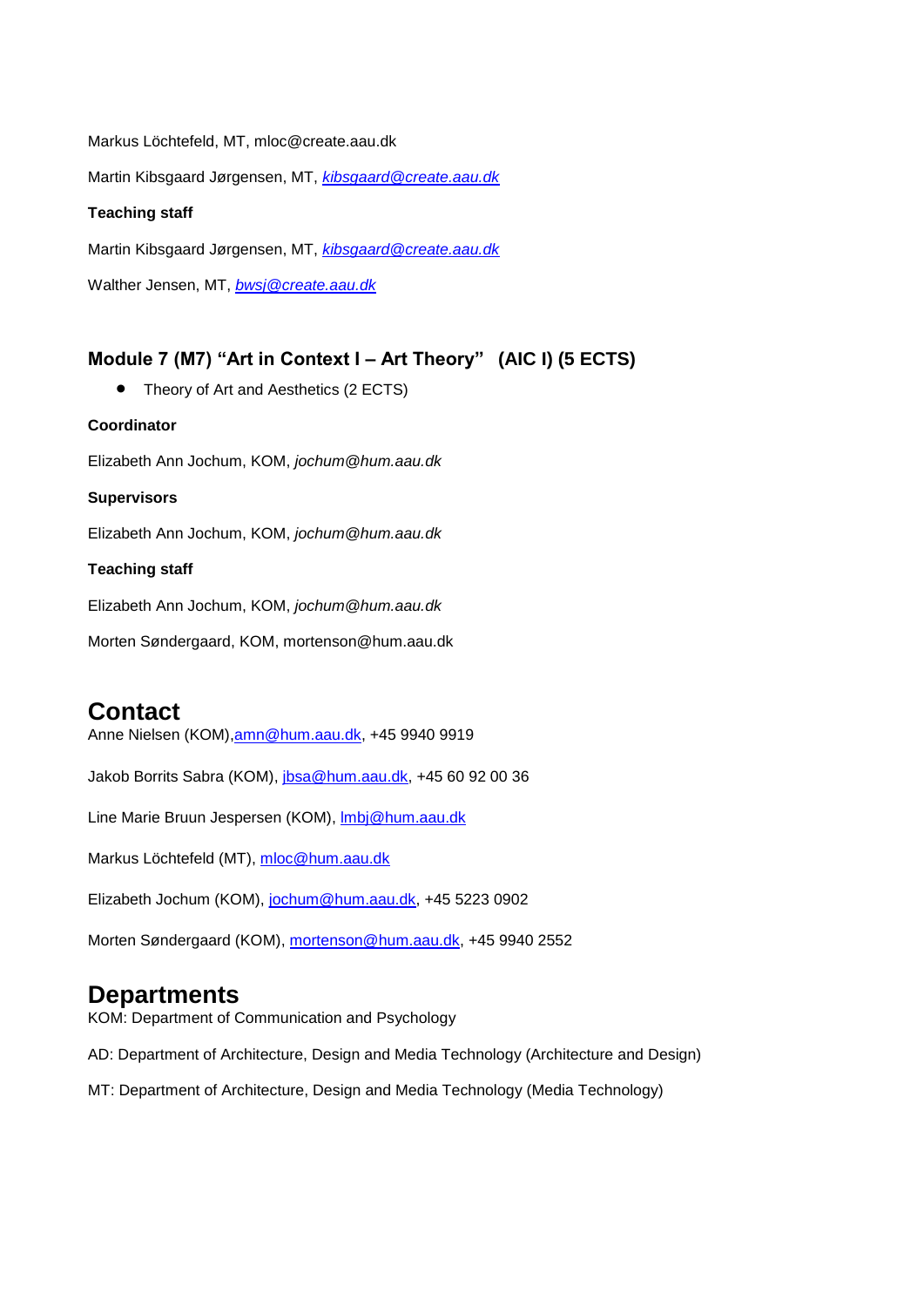# **Semester Theme: 'Performative spaces - Cultural Summit 2017'**



*Cultural Summit, Mors, 2017,http://kulturmoedet.dk/about.aspx#0?end=15, Accessed, 11.01.2017*

The Cultural Summit at Mors (Kulturmødet) is Denmark's new centre stage for discussing arts and culture; 85 dialogues and about 385 experiences of all kinds of arts: performing arts, music, film, literature, architecture and visual arts. Any dialogue is futile, if it is not surrounded by art itself. A broad culture festival will take place at The Cultural Summit. The artistic level is high and there is room to be innovative. The festival runs during the same 48 hours as the debates and is visited by more than 20.000 visitors. (Kulturmoedet.dk, Accessed 17.01.2017)

# **Responsive Installations and Performative Spaces**

For this year's edition of Performative Space and Technology, the theme is "Performative spaces at the Cultural Summit 2017". The semester operates with two main definitions of a 'performative space' – and the project challenges you to work with both definitions!

- Performative space as a space that performs: the space itself has interactive or responsive features that can react on the environmental impacts, which can be light, wind, touch, human presence, etc. (Kolarevic and Malkawi 2005)
- Performative space as a space that promotes certain performances: the layout of the space invite/afford/promote specific behaviors, such as dialogue, relaxation, physical activity etc. (Kolarevic and Malkawi 2005)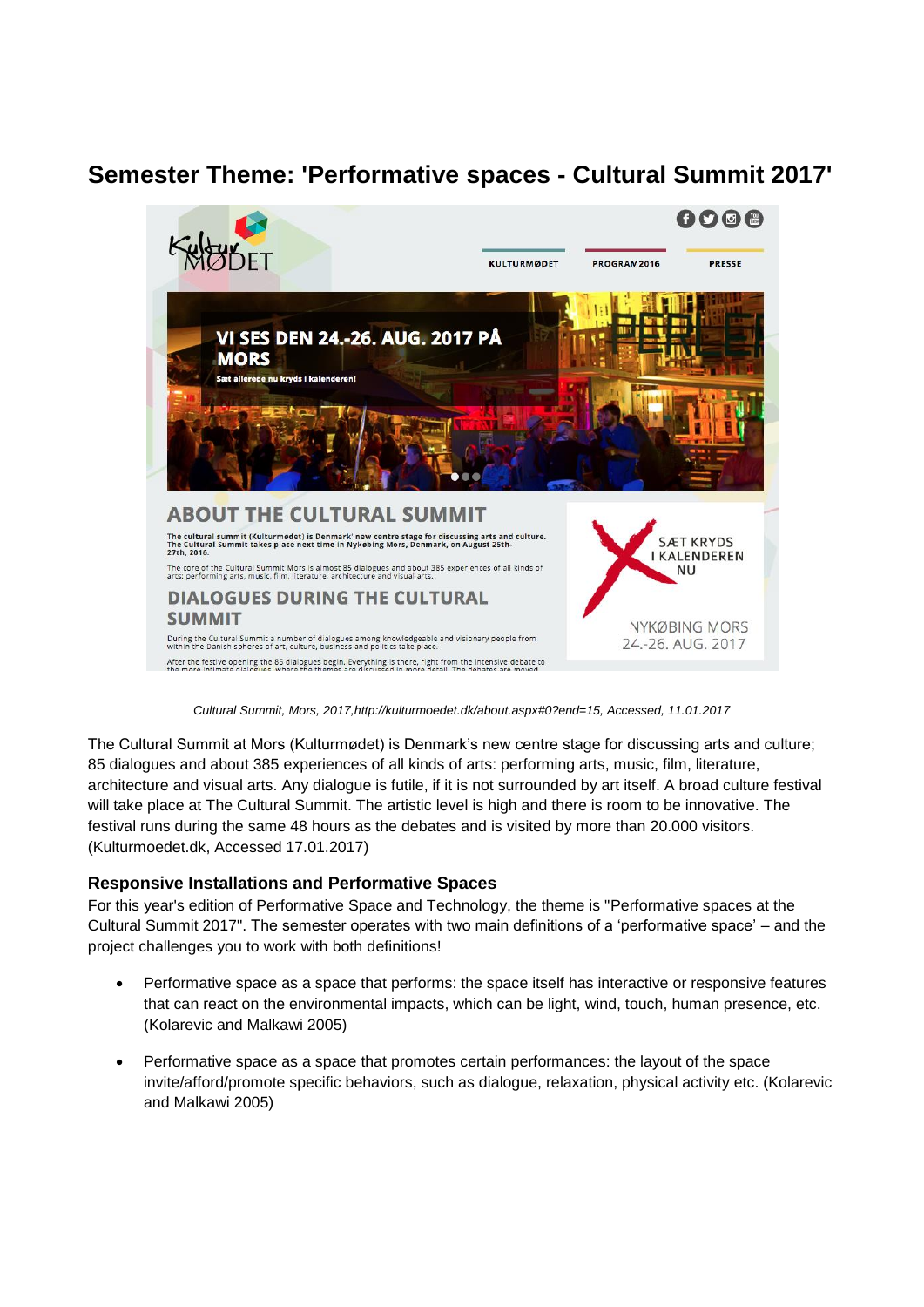At 2<sup>nd</sup> semester your semester project must address 'architectural space and/or urban space' The fact that the semester project will be for an outdoor setting in a festival like context poses several challenges to the projects:

The 'performative spaces' must contain elements that make the installation interesting both during daylight and at night. For night-experiences light is a must.

The 'performative spaces' will be exhibited outdoors, so they must be able to endure wind, rain, heat and use by many visitors. Weatherproofing is important.

#### **Creative Obstructions:**

With the following obstructions, the students creativity will be challenged. Alone AND together the student projects of ArT2 will transform the forest site at the Summit in August 2017, night and day.

- **The Client:** Students of 2nd semester will work with the Cultural Summit (Kulturmødet) 2017 in Nykøbing Mors, DK, as external partner, guided by a consultant curator.
- **A subtheme: "Opening Up":** The students are to engage with the cultural theme "Opening Up" of the Summit 2017, both theoretical, aesthetic and professionally, in order to create and design a series of *performative spaces* and *responsive environments*.
- **The Forest as performative site.** All groups must work in or in conjunction to the "Cultural Forest" to develop interactive spaces, hybrid installations of nature and technology.
- **Responsive Interactions and performances**. The students must design a simple but strong interaction strategy that focus on an audience who's actions the installation will respond to and a specific perspective on performance.
- **The topic of "Responsive Swarms".** It is the task of the students to design "installation swarms" i.e. responsive and performative installations made from repeating the same object or artifact, put together in large numbers.
- **Lighting Design:** The students will work with natural and artificial light and shadow using either warm or cold light (Kelvin).
- **Technical illumination:** Light fixtures are to be integrated as either regular bulps, LED's or flourescent lights. (No 'party lights', Tiki lanterns or other commodities from Tiger or similar stores, are to be used, unless for the purpose of scrapping electronics that are then re-integrated into the design.)
- **Set of materials: White paint**. All materials and visible elements of colour will be painted white to keep a coherent aesthetics between the projects and as contrast to the site.
- **Assembly guide:** The installations must contain "plug-n-play" parts, easy to dismantle and assembly through a visual guide "IKEA-style". Simple to construct, turn on and turn off, with minimal easy repair, and long duration (2-3 years).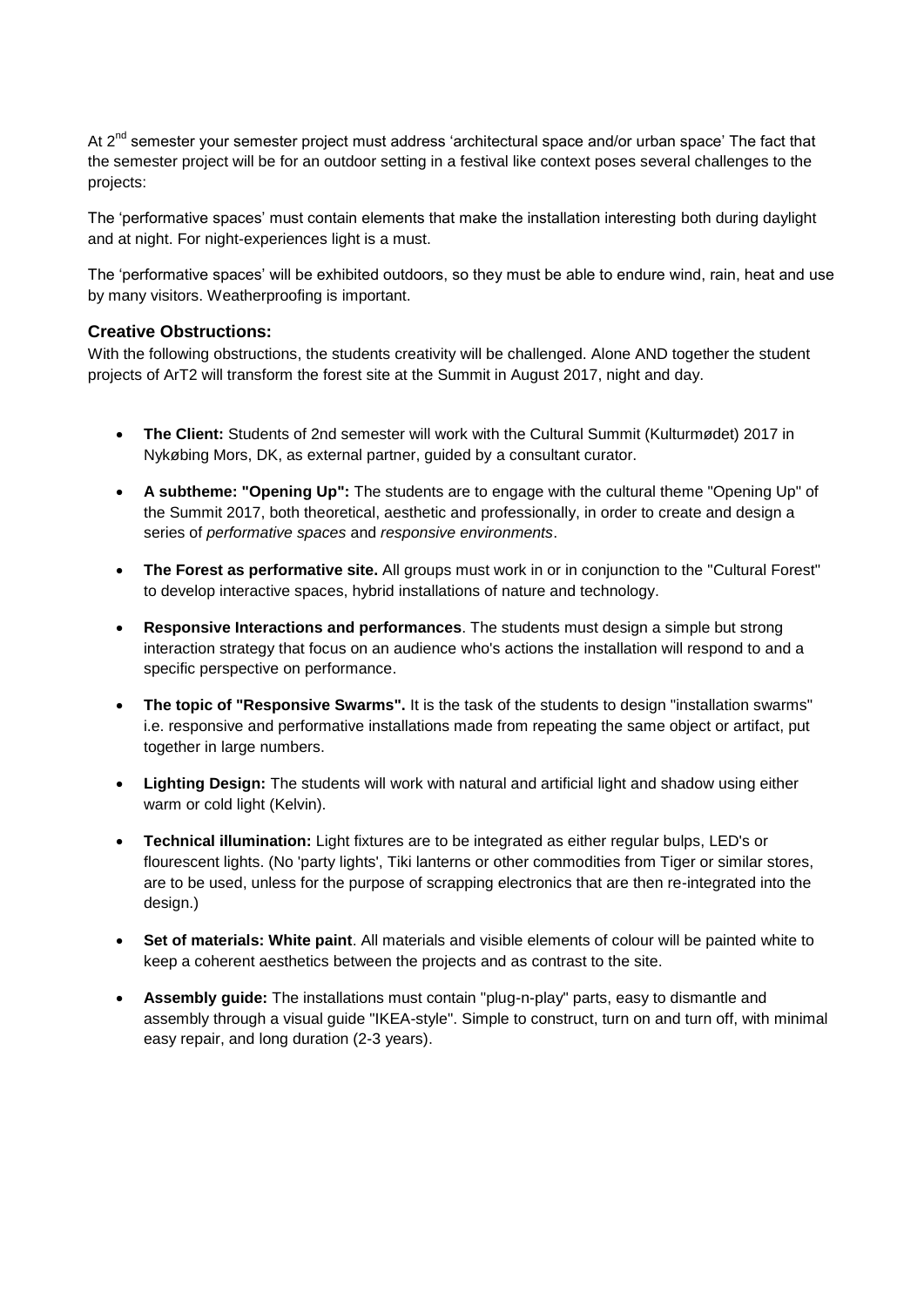# **Semester Project Deliverables**

This semester, students will be divided into groups of five to six students and each group will work on a single project with the goal of creating a performative art installation to be included in the end-of-semester exhibition and potentially in the Cultural Summit 2017.

# **The project report**

The project reports will present the groups' research in a particular area of investigation. They should clearly present the motivation, design, implementation, and analysis of the artwork. The report should include the following sections:

# **1. Abstract**

A short paragraph summarizing the main aspects of the investigation, e.g. context, problem, results, and insights.

# **2. Introduction**

This is where you set the context for your work. What is the big picture? What is the motivation for investigating this area?

# **3. Problem Statement**

Here you concisely state what the problem is you are investigating. You may also present a hypothesis to be supported or rejected through your own experiments.

# **4. Background**

This should contain previous work in the area you are investigating. This is of major importance in conducting any type of research, academic or otherwise. You should clearly identify antecedents and point out both the importance and shortcomings of each in relation to your own work. Always reference refutable sources (i.e., peer-reviewed journals, books, etc.) and, when possible, primary sources (i.e., the original author of the work) to avoid misinformation. Google and Wikipedia are okay only as starting points.

# **5. Design**

Here is where you outline your process of creation and the decisions you made along the way. Elaborate on and justify your artistic, aesthetic, and technical choices. Describe your experiment design and any methods you may have used.

# **6. Implementation**

How was the final work constructed? Include overall system diagrams and exhibition arrangement. Detail the most important aspects of the implementation and place the rest in the appendix. One should be able to fully and unambiguously re-create your artwork based on the information in this section.

# **7. Analysis**

Was your work successful? Support this with experimental data. If you made an initial hypothesis, do your observations support or reject it?

# **8. Future Work**

Is there anything you could have done better? How? If you were to develop this project more, what would you work on next?

# **9. Conclusion**

This is where you bring it all together. It is NOT simply a summary of what you have done---that is supplied by the abstract. You should connect all the dots and synthesize new insights here. What can others learn from this?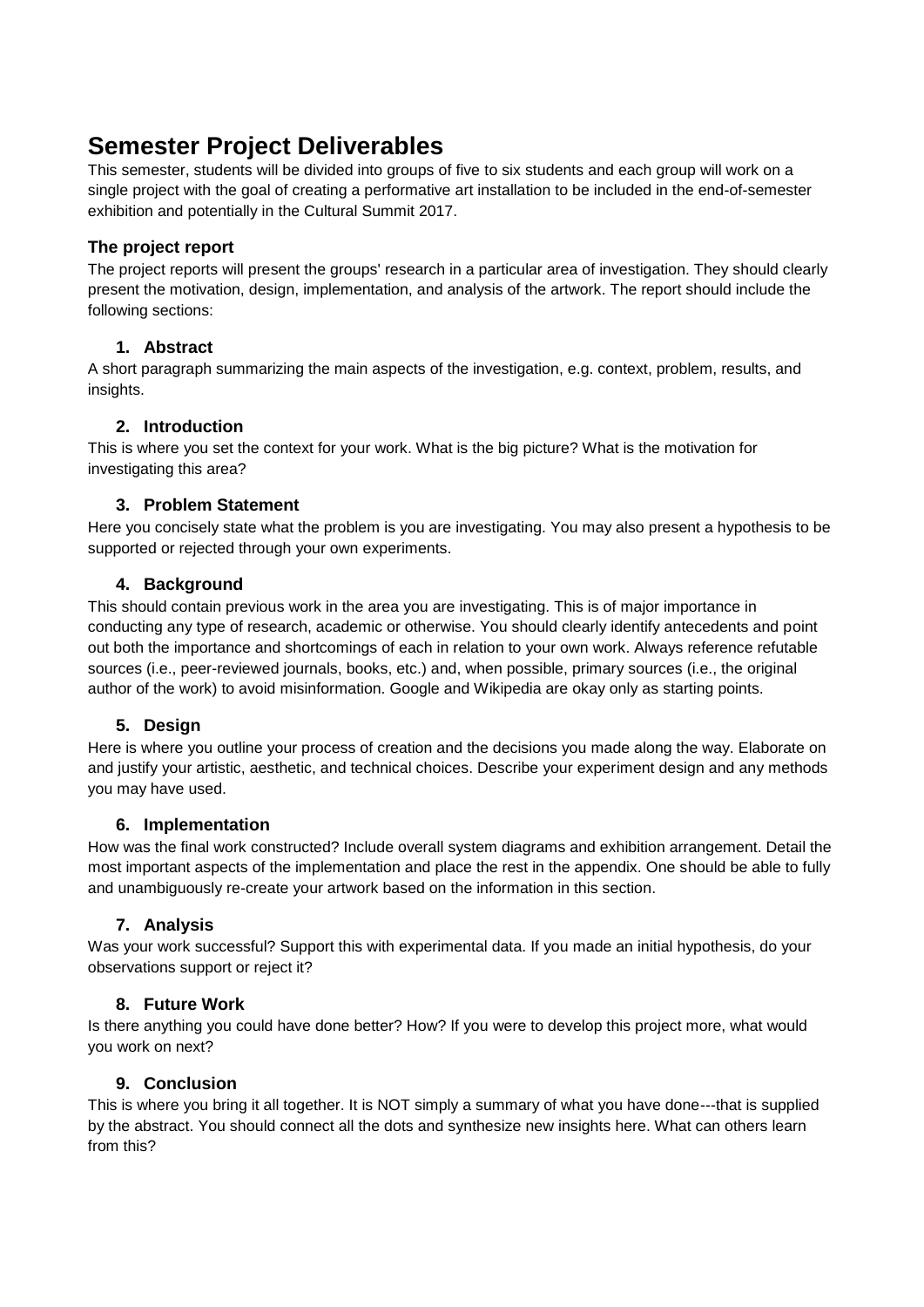# **10. Bibliography**

List of references following the Harvard referencing style.

# **Appendix**

Include all data produced during your investigation. This can include experimentation/observation logs, transcriptions of interviews, survey data, source code, etc. Note that the main text can reference the information in this section. The appendix must contain and "Ikea-style" assembly guide of the installation. All figures, tables, and images in the report must be labeled with a brief description and cited in the main text. You are also required to make a video documentation of the final artifact and hand it in with the report. The report and any other documentation material, recordings, video, animations etc. must be uploaded digitally via Digital Exam. Please check with Digital Upload, regarding which specific digital formats that can be uploaded. All material in the report that is not the original creation of the students in the group must be properly acknowledged by using the Harvard referencing style. Failure to do this will be considered plagiarism and will lead to immediate failure and possibly also to expulsion from the program.

# **Semester exhibition**

The project must result in an integrated art project presented at the semester exhibition using a context (site) model 1:50, a number of 1:1 functional element of the installation, an A0 Poster (depending on preference of the Joint ArT Exhibition commitees), with 2D and 3D visualizations, process models 1:25 and other prototypes.

# **Commission for the Cultural Summit 2017**

At the ArT exhibition, the Cultural Summit Committee and external partners will attend, to evaluate if the projects can be commissioned at The Cultural Summit 2017 in August. At the exhibition the groups should prepare precise, functional, informative and aesthetic installation pieces, prototypes or parts as well as a high quality poster. Please note, this is not a competition, but be prepared that all projects might not be commissioned for further development, depending on the assessment by The Cultural Summit Commitee 2017. Whether or not project are chosen, will be revealed first thing after the examination in June. If so, each of the selected project groups will have to decide fast, whether they want to pursue the commission, if they want to invite other students to the project after the exam etc. Commissioned or not, this option will have no effect on the examination of the project installations at the exam in June.

# **Transport, assembly manuals and "plug'N'play"**

Your installations should be designed for easy dismantling, transportation and assembly. They must be able, to fit in cardboard boxes in a moving-van. The installations must be delivered with a detailed instruction for assembly, and assembly must be easy and quick, so everyone can do it. Think: movable, easy-to-install and pop-up-performative space.

# **Academic progression**

The semester projects must take departure in a thorough analysis of the chosen site. The site's identity and context is not only considered to be the physical site/space, but can also be the historic, the cultural, social or affective context. Lectures on site analysis, public art, site-specificity and mapping in AAM II and PER II will deal with these topics.

Any installation is the result of a strong idea of what kind of experience the work should give to the viewer. In order to express such an idea in an installation it is necessary to have an understanding of both technical and contextual elements, and also of an individual aesthetic understanding of shape, which is going to be developed further this semester.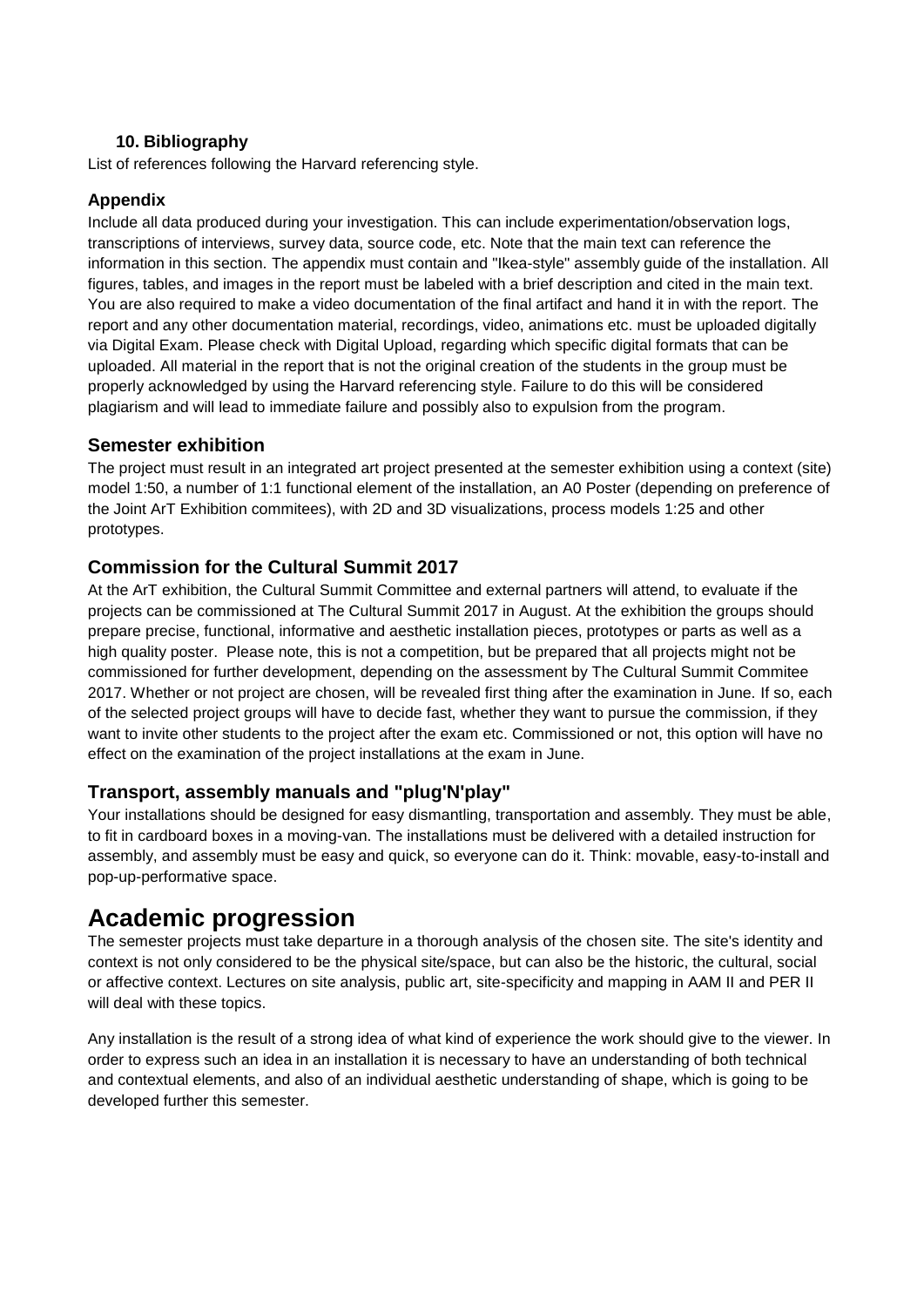The artistic development of the form of the installation and research for possible solutions will be trained in AAM II, in workshops about light design and light art, and in DR I where 2D and 3D construction methods will be presented as tools for realization of the semester projects.

Technical aspects of the performative spaces will be taught in the module PID II and the course BE II, where programming, sensors and actuators and basic electronics relevant for out-door projects are central topics. It is expected that report writing will take place throughout the semester, and simultaneously with the practicebased work on the project.

# **Project- and semester activities**

# **Supervision, Seminars and Pin Up Sessions**

During the semester a series of supervision seminars/clustered supervision for all/more groups at the same time and Pin Up Sessions where all groups will present their work is scheduled. This is to make sure that knowledge exchange between the groups take place, that all of you get the most out of the shared competences of the supervisors, and to make sure that progression is made according to the overall time plan for the semester.

31.03.2017: Pin Up Session with Line, Jakob

05.04.2017: Joint Semester Seminar

#### **Workshops**

Some of the project courses (PER II, DR I, AAM II) have been planned as workshop activities. This means that students will have to set aside whole days of working on tasks related to the workshop, during the days where the project course modules are scheduled.

# **Study trips**

Students will have two study trips during the semester. a) trip to Kunsthal Aarhus (module 7) and b) trip to Nykøbing Mors (module 5). The purpose of the trip to Mors is to get to know the site: you will have time to make mapping of the site in drawings, photos and other forms of mapping which you will need in your further work.

01.03.2017: Trip to Aarhus (M7 AIC I)

03.03.2017: Trip to Nykøbing Mors (M5 PST)

#### **Beyond the semester:**

The project(s) selected for commission by the Cultural Summit, will be constructed at Mors the 24th -26th of August 2017. All projects are academically concluded by the exam in June.

# **Semester coordinator**

Jakob Borrits Sabra, KOM, jbsa@hum.aau.dk

# **Secretary**

Anne Nielsen, KOM, *[amn@hum.aau.dk](mailto:amn@hum.aau.dk)*

# **Supervisors**

Jakob Borrits Sabra, KOM, jbsa@hum.aau.dk

Line Marie Bruun Jespersen, KOM, *linebruun@hum.aau.dk*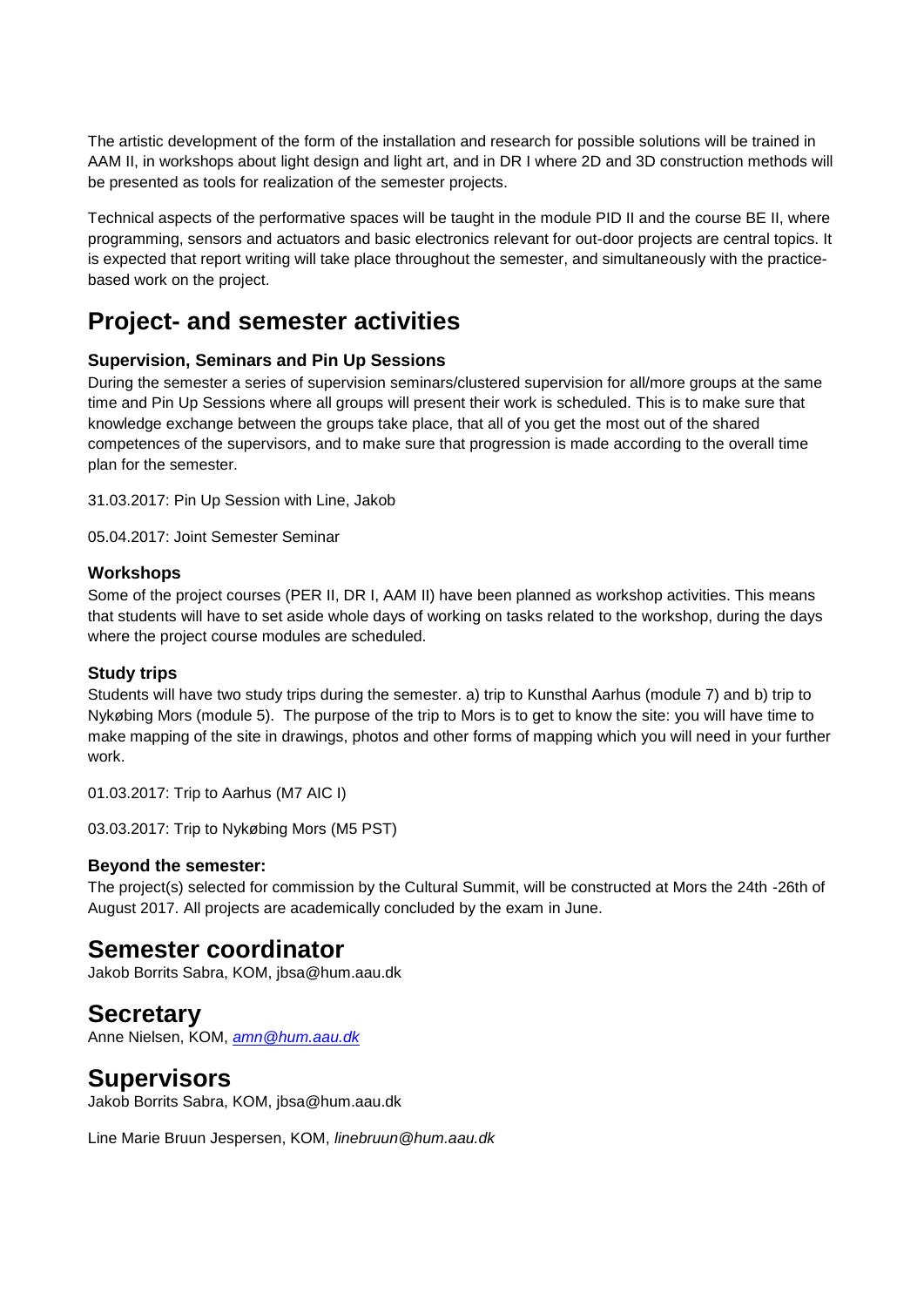# **Module 5: Performative Space and Technology (Performative rum og teknologi)**

(20 ECTS)

HSA 220019F

# **Location**

2<sup>nd</sup> semester, Study board of Art and Technology

# **Module coordinator**

Jakob Borrits Sabra, KOM, *jbsa@hum.aau.dk*

# **Method of work and language**

Group and project work.

English

# **Module contents**

The basis of this module is human experiences in relation to architectural and performative spaces. Students work with mechanical and technological means in the creation of spatial and performative experiences. Experiments will be made with various technologies, tectonic and architectural principles for the creation of spaces, physical spatial structures and experiential environments.

Students work theoretically and experimentally with realizations of spatial installations including the transformation of space into interactive or otherwise performative architectural environments.

# **Courses**

In connection with the module, courses may be offered within the following areas:

- Perception in Theory and Practice II
- Artistic and Academic Methodology II (Installation, Architectural Spaces and Urban Design)
- Digital Representation I 2D and 3D Construction methods
- Basic Electronics II

# **Objectives**

The objective of Module 5: "Performative Space and Technology" is to introduce space as an artistic medium for the creation and construction of artefacts and events within the field of art and technology.

# **Learning objectives**

During this module, students should acquire:

#### Basic **knowledge** about

- physical installations and performative urban environments and their visual and spatial effects
- architectural aesthetic expressions, interaction between people, space and technology, choice of materials and visual effects
- the application of technology in connection with the creation and use of performative spaces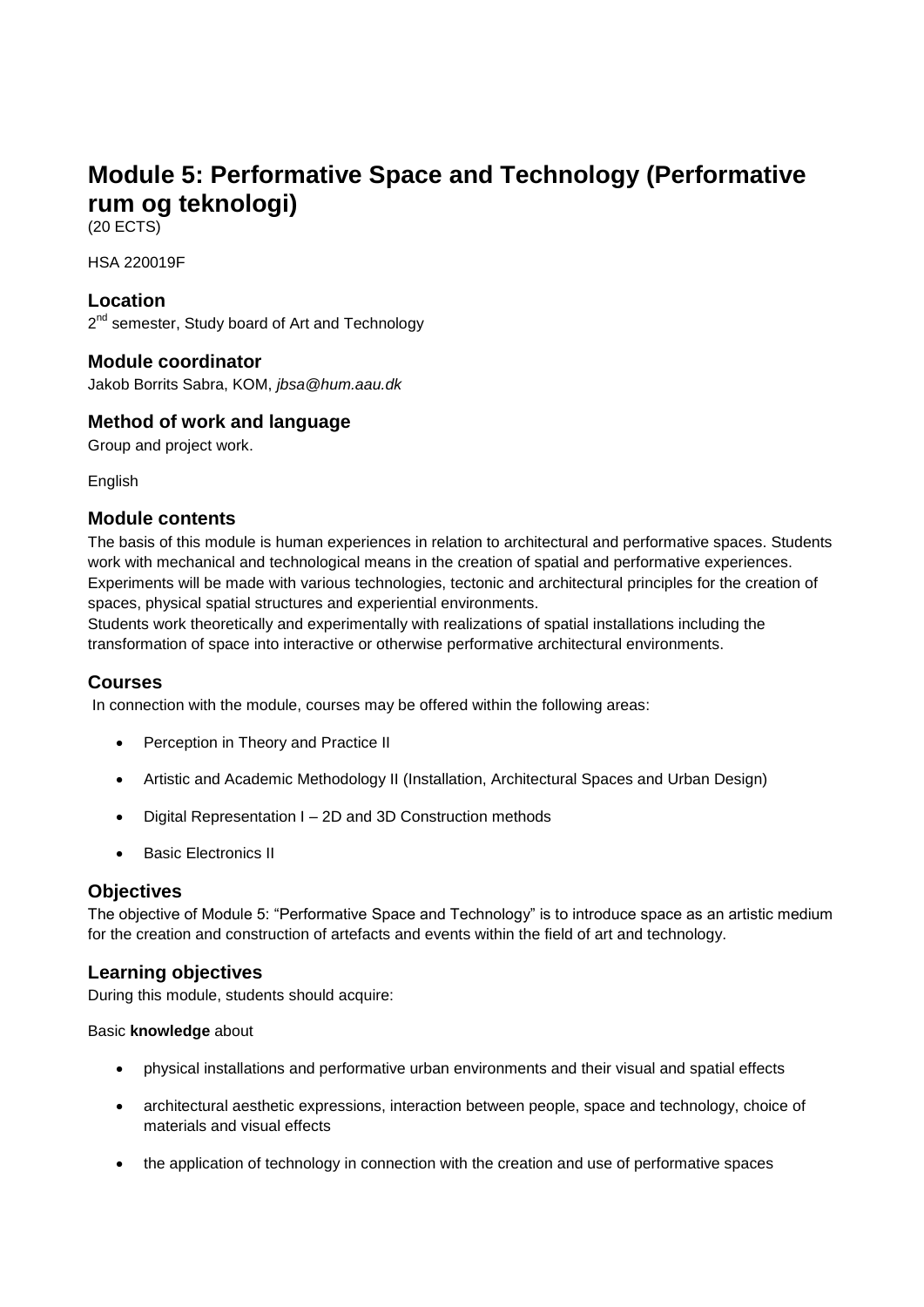methods and tools to be used in the creation of performative spaces from idea to completed project

#### **Skills** in

- identifying and formulating an art problem within the theme "Performative Space and Technology" and developing alternative concepts for a defined problem
- developing and describing artistic and architectural concepts within the theme "Performative Space and Technology"
- the application of appropriate technologies in regard to design and use of performative spaces
- producing sketches, models and prototypes of spatial form

#### **Competencies** in

- describing and analyzing architectural spaces and their social, emotional and performative aspects
- producing concepts for spatial installations of artistic quality
- communication the final design in texts, drawings, and models.

# **Scope and Expected Performance**

#### **Module 5: Performative Spaces and Technology**

Total workload:

20 ECTS = 550 hours pr. student

14 ECTS project work =385 hours pr. student

6 ECTS courses=165 hours pr. Student

The following courses are offered in relation to the project module:

#### **AAM II, Artistic and Academic Methodology II - Installation, Architectural Spaces and Urban Design:**

Artistic and Academic Methodology II will take the form of workshop activities related to site-specific art, so the students will get insights into how to explore a site from various perspectives: the spatial characteristics, the sociological aspects, the landscape qualities of the site etc.

AAM II,  $2$  ECTS = 55 hours

- Teaching hours. 8x45min=6 hours
- Workshop activities, Instructions 8x45min= 6 hours
- Workshop activities, mapping, analysis etc. 23 hours
- Preparation, reading 20 hours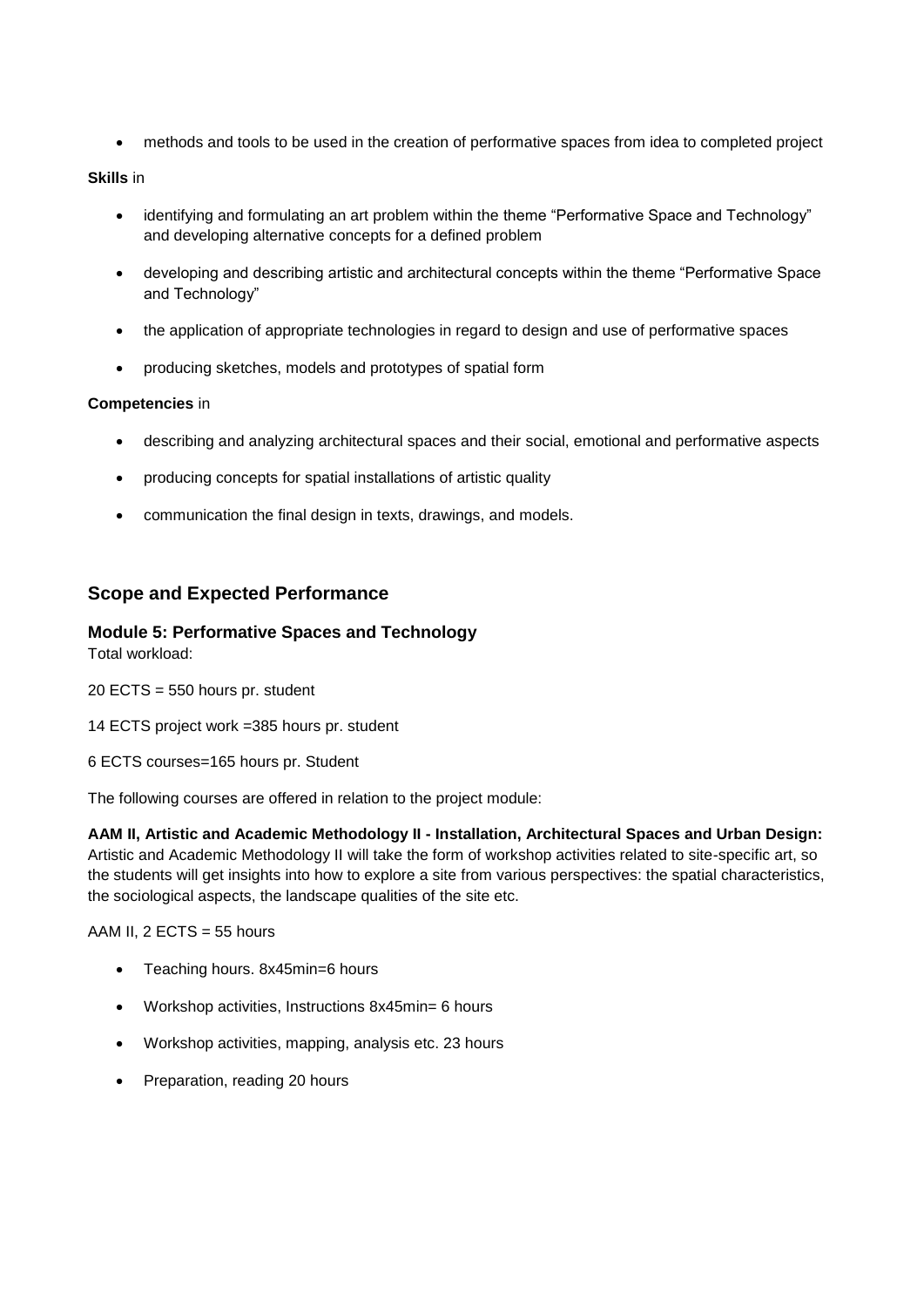**DR I, Digital Representation I - 2D-3D Constructions Methods:** Digital Representation I is a workshop in different digital construction methods in 2D and 3D, including the use of the laser cutter. The workshop will support the construction phase of the works.

DR I,  $2$  ECTS = 55 hours

- Teaching hours 8x2x45min=12 hours
- Work shop activities 23 hours
- Preparation, reading etc. 20 hours

**PER II, Perception in Theory and Practice II:** Perception II will support the students' broader understanding of their own practice in the semester project.

PER II, 1 ECTS =  $27.5$  hours

- Teaching hours 4x45min=3 hours
- Work shop activities 12,5 hours
- Preparation 12 hours

**BE II, Basic Electronics II:** The course will focus on topics relevant for the semester theme, as it builds upon the knowledge acquired during first semester

BE II, 1 ECTS =  $27,5$  hours

- Teaching hours 4x2x45min=6 hours
- Work shop activities, 9 hours
- Preparation, reading, 12,5 hours

The module is completed with:

# **Examination 5**

An internal combined written and oral examination in Module 5: "Performative Space and Technology" (Performative rum og teknologi).

#### **Form of examination: b)**

The examination will take the form of a conversation between the students, the examiner and an external examiner on the basis of the project report prepared by the student(s), which may be in the form of a process report or portfolio as well as the product created by the students. The project exam will also address other content from the module courses.

**Number of pages:** the written work must not exceed 10 pages (2400 characters per page) per student (15 pages in the case of individual reports).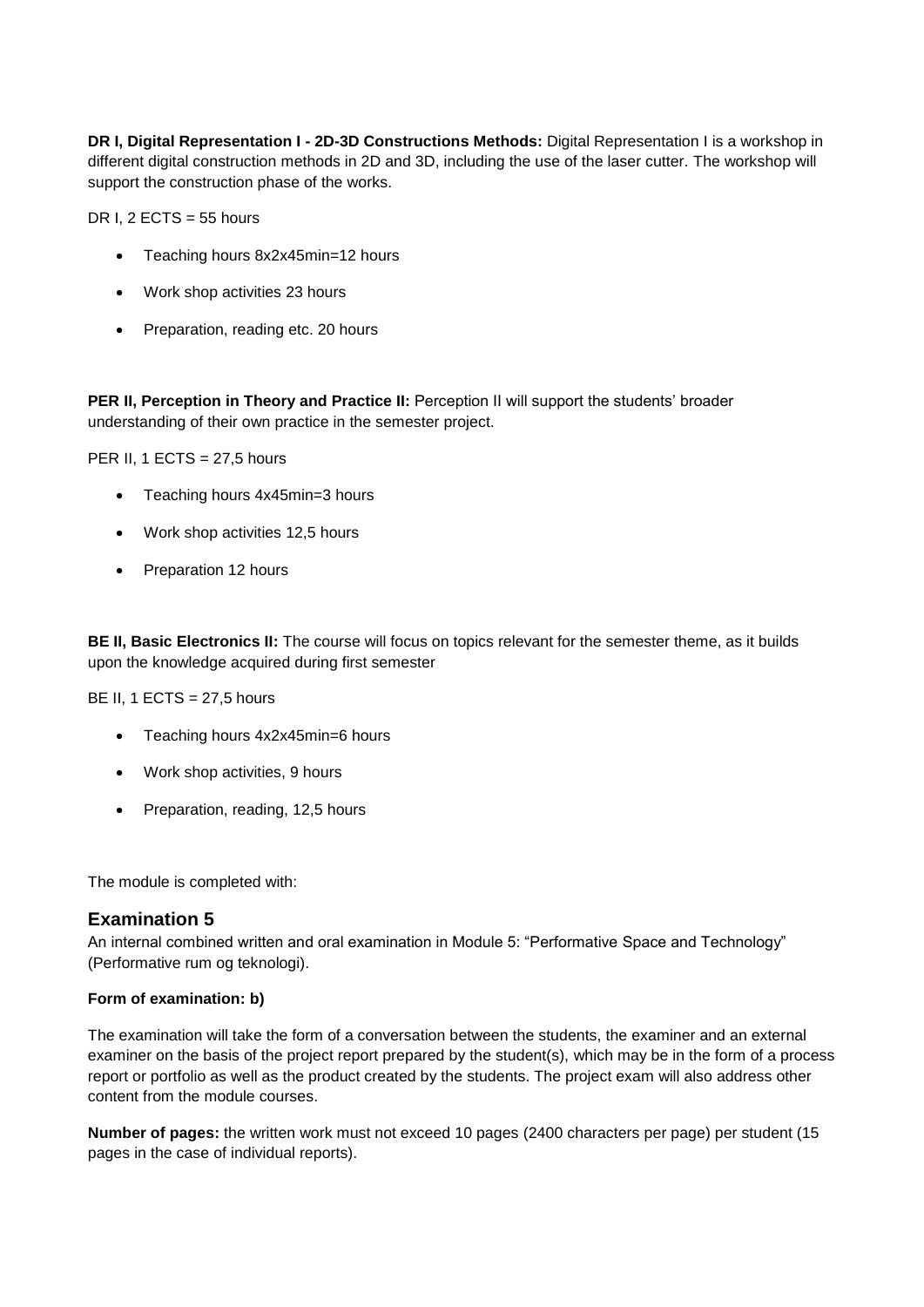**Duration of examination:** 20 minutes per student and 10 minutes for assessment and communication of grades per group, however, the duration of the examination is maximum 2 hours.

**Evaluation:** Grading according to the 7-point scale.

**Proportional weighting:** An aggregate grade is awarded for the artefact, the written and oral performances.

The assessment results in an individual grade.

Credits: 20 ECTS

The written report, the product and the oral examination should demonstrate that the student has fulfilled the objectives outlined above.

In the evaluation of the examination performance, the grade 12 will only be awarded to students who demonstrate that they have fulfilled the objectives for the subject exhaustively or with only few insignificant omissions.

| Exam dates:              | 15.06.2017-20.06.2017                                          |
|--------------------------|----------------------------------------------------------------|
| <b>Exhibition dates:</b> | 17.05.2017-19.05.2017 (17.05 is for installing the exhibition) |
| Hand-in date:            | 01.06.2017                                                     |
| To:                      | Through Digital Exam                                           |

# **Course: Artistic and Academic Methodology II (AAM II) - 2 ECTS - 5 Lectures - 3 Workshops**

AAMII is an intensive course that covers various strategies in space/site registration, ways of experiencing space, and includes tools and techniques for visualizing the empiric material and results in the form of drawings, diagrams, maps, photos, videos and sound.

The course is organized as a series of workshop-days that focus on each of Edward W Sojas aspects of space according to his ""Thirdspace"": time, space and the social. Edward W. Soja draws on Henri Lefebvres "The Productions of Space" in his analysis of Thirdspace.

#### **Lesson 1: Introduction to Thirdspace**

Lecture

The first lecture introduces to Thirdspace and gives examples of art works that relate to any of the three aspects of space.

Lecturer: Jakob Borrits Sabra

|                                                                      | Pri. lit. | Sec. lit. | Dig.   |
|----------------------------------------------------------------------|-----------|-----------|--------|
|                                                                      | no of p.  | no of p.  | upload |
| Edward Soya: Thirdspace. Journeys to Los Angeles and Other Real-and- |           |           |        |
| Imagined Places. Blackwell Publishers. 1996 pp.53-70                 |           |           |        |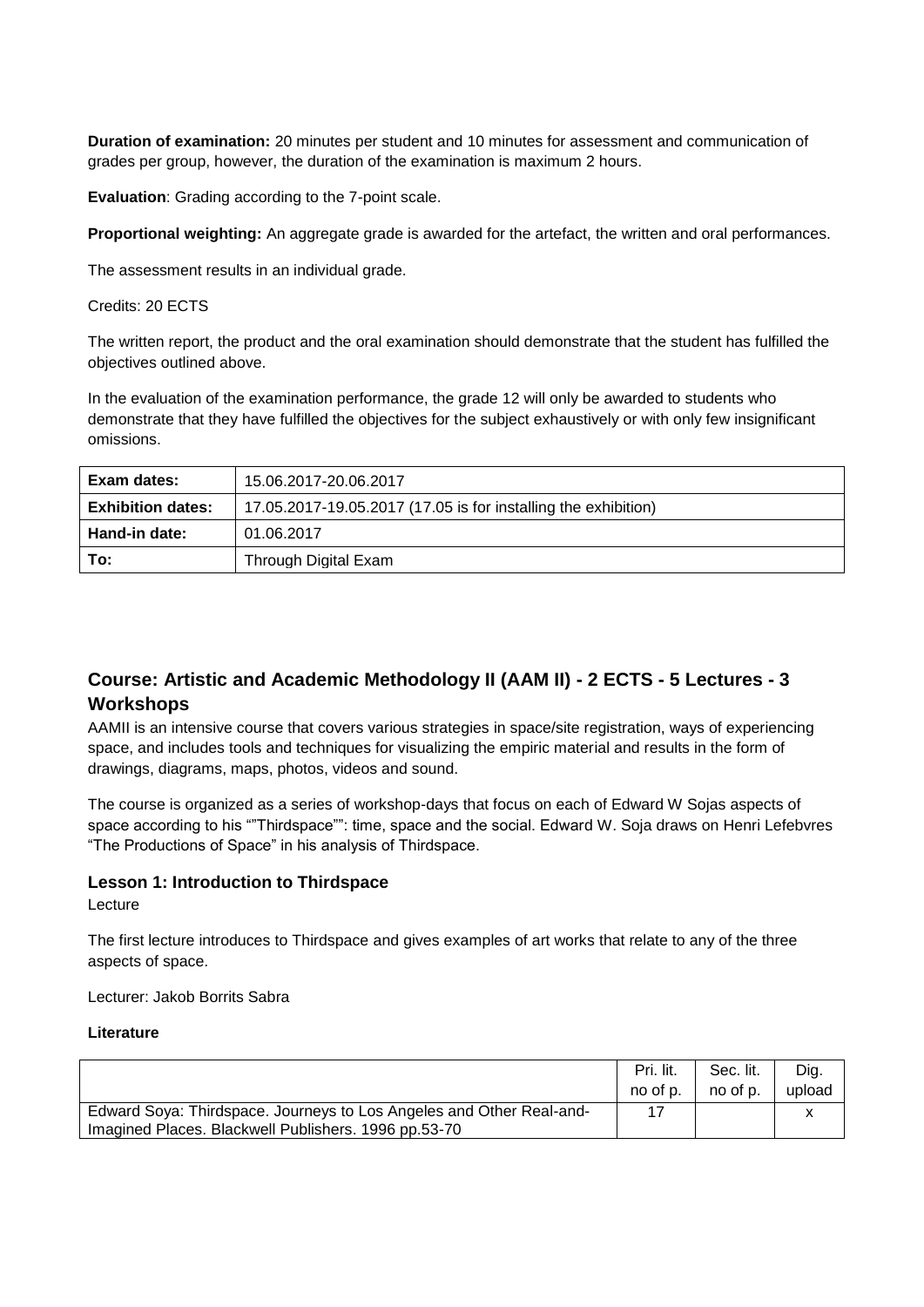| Jane Rendell: Art and Architecture. A Place Between. I.B. Tauris. 2006. Pp. |  |  |
|-----------------------------------------------------------------------------|--|--|
| $15 - 20$                                                                   |  |  |

#### **Lesson 2: Space and the Creation of Spatial Experience**

Lecture

This lecture will give an introduction to phenomenological and formal analysis of architectural and urban spaces, based on the writings of Kevin Lynch, Gordon Cullen, Rob Krier and Francis D. Ching,

The lecture will introduce to different concepts for creating space and provide a vocabulary and tools with which to analyze, assess and define space. Spatial experiences such as: a space to stay in/ a space to pass through/a route to follow/a point de vue,/atmospheres as well as the use of "space-makers" such as physical objects, light, rhythms and sounds will be explored.

The lecture also introduces to ´how to read the city´, i.e. the legible city and urban architecture analysis, focusing on Lynch´s text "Image of the City", Cullens *Serial Vision* and Kriers insights into space configuration.

Lecturer: Jakob Borrits Sabra

#### **Literature**

|                                                                                                                                                                                | Pri. lit. | Sec. lit. | Dig.   |
|--------------------------------------------------------------------------------------------------------------------------------------------------------------------------------|-----------|-----------|--------|
|                                                                                                                                                                                | no of p.  | no of p.  | upload |
| Jane Rendell: Art and Architecture. A Place Between. Between Here and<br>There. Pp. 20-57                                                                                      | 37        |           | x      |
| Kevin Lynch: The Image of the City. MIT Press 1960 pp. 46-49                                                                                                                   | з         |           | х      |
| Gordon Cullen: The concise townscape. Architectural Press 1961 Pp. 17                                                                                                          | 17        |           | x      |
| Rob Krier: Urban Space. Academy Editions London. 1979. Pp. 15-62                                                                                                               | 38        |           | x      |
| Ching, Francis.D.K.: Form, Space and Order, 4th ed. Wiley.<br>2015 Organization pp. 197-242 Circulation pp. 252-294<br>(Note: most of the titles above contains many diagrams) | $45+42$   |           | x      |

#### **Lesson 3: Space**

Workshop

The students will be assigned case studies that must be analyzed and presented to the other students both on the course blog and in a presentation in the final lecture. The workshop session begin with an introduction to the assignments and the requirements for the deliverables. Keywords: defining space, creating space, spatial experience, mapping space.

Students will visit the sites in Aalborg, and collect empiric material in set groups.

Deliverables: The material + results of the analysis is communicated in the form of Serial Visions, Lynch inspired maps, formal analysis of the space configuration of the site in drawings and card board models. All materials must be documented on the wordpress blog before next lecture.

Materials:

For this workshop you must bring:

Camera, paper for notes, pens, paper for drawing, prints of maps of the site (to be found on Moodle). If you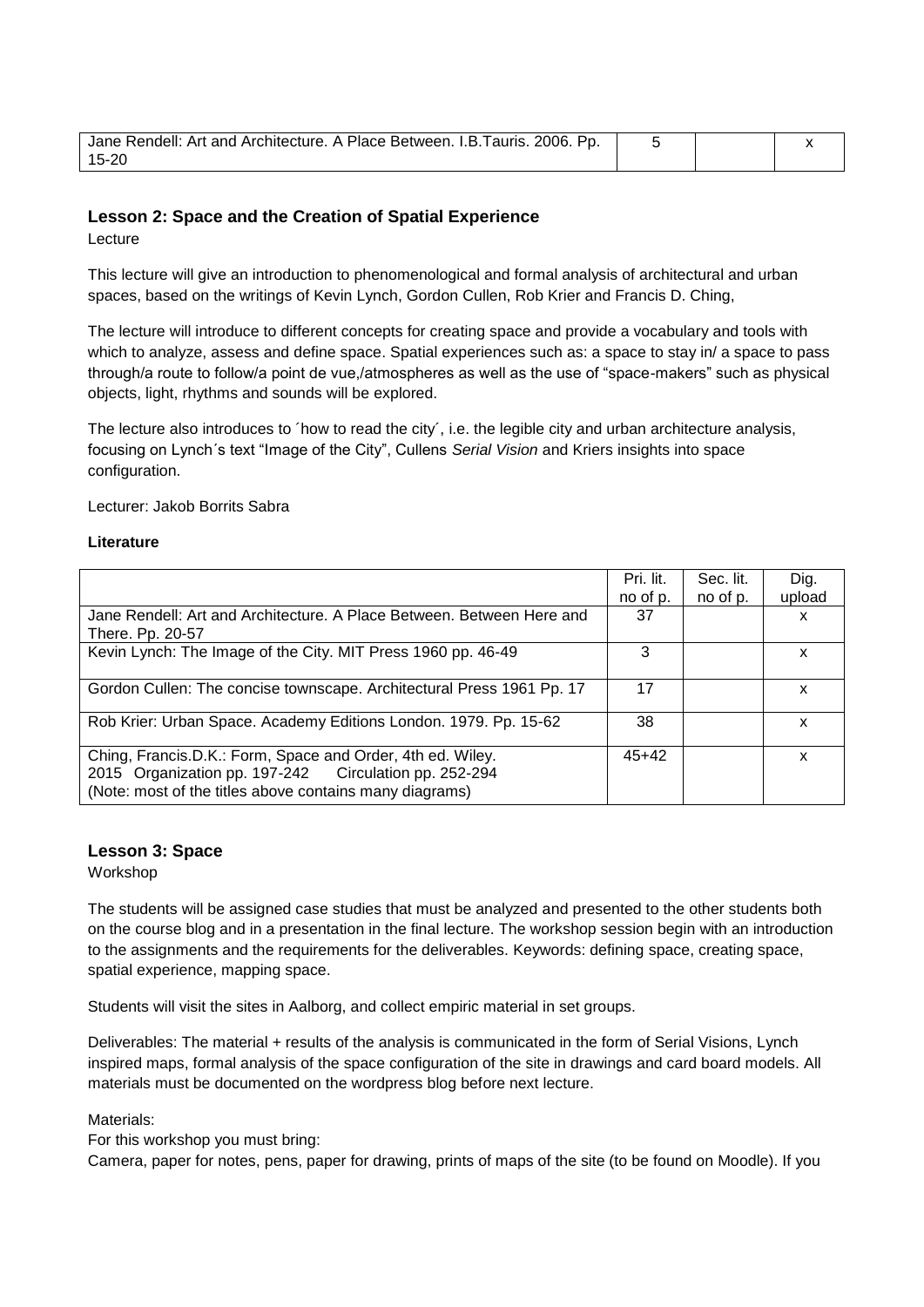have a long measuring tape (10 or 20meters) please bring it.

You must wear WARM and practical clothes according to Danish winter weather, so that you will be able to work and keep warm– you will spend a substantial part of the day outside.

You may have to revisit the site after "hours"; either to experience the site at other times of the day or to collect additional material.

#### **Literature**

|                                                                                                                                                                                | Pri. lit.<br>no of p. | Sec. lit.<br>no of p. | Dig.<br>upload |
|--------------------------------------------------------------------------------------------------------------------------------------------------------------------------------|-----------------------|-----------------------|----------------|
| Jane Rendell: Art and Architecture. A Place Between. Between Here and<br>There. Pp. 20-57                                                                                      | 37                    |                       | x              |
| Kevin Lynch: The Image of the City. MIT Press 1960 pp. 46-49                                                                                                                   | 3                     |                       | x              |
| Gordon Cullen: The concise townscape. Architectural Press 1961 Pp. 17                                                                                                          | 17                    |                       | x              |
| Rob Krier: Urban Space. Academy Editions London. 1979. Pp. 15-62                                                                                                               | 38                    |                       | x              |
| Ching, Francis.D.K.: Form, Space and Order, 4th ed. Wiley.<br>2015 Organization pp. 197-242 Circulation pp. 252-294<br>(Note: most of the titles above contains many diagrams) | $45+42$               |                       | x              |

# **Lesson 4: TimeSpace: Mapping time and investigating various layers of the site** Lecture

In this lecture we will take a brief look at the different concepts Space and Place through the lens of Tim Cresswell before venturing into the writings of Nigel Thrift and John May to understand their 'TimeSpace' - a construction that can help us pay attention to the networks of social time. Social time consist of four interrelated domains of social practices that constitute its multiple spatialities and "senses of time"; timetables and rhythms, social discipline, instruments and devices and texts. From here we will try to practice TimeSpace by investigating the multiple times of the site, the social practices now and then and how it has shaped its surrounding geographies.

#### Lecturer: Jakob Borrits Sabra

Research the history of the three sites. You can visit Aalborg Historiske Museum or search the three sites in Aalborg Stadsarkiv for historic maps and photos.

[http://www.aalborgstadsarkiv.dk/AalborgStadsarkiv.asp?Menu=AalborgStadsarkiv&Menu2=AalborgStadsarki](http://www.aalborgstadsarkiv.dk/AalborgStadsarkiv.asp?Menu=AalborgStadsarkiv&Menu2=AalborgStadsarkiv_AalborgStadsarkiv) [v\\_AalborgStadsarkiv](http://www.aalborgstadsarkiv.dk/AalborgStadsarkiv.asp?Menu=AalborgStadsarkiv&Menu2=AalborgStadsarkiv_AalborgStadsarkiv)

|                                                                  | Pri. lit. | Sec. lit. | Dig.   |
|------------------------------------------------------------------|-----------|-----------|--------|
|                                                                  | no of p.  | no of p.  | upload |
| Tim Cresswell: Place. A short introduction. Intro pp. 1-10       | 10        |           |        |
| John Urry: Sociology Beyond Societies. Times. Kap. 5 pp. 105-130 | 25        |           |        |
| Nigel Thrift: Timespace. Introduction pp. 1-20                   | 20        |           |        |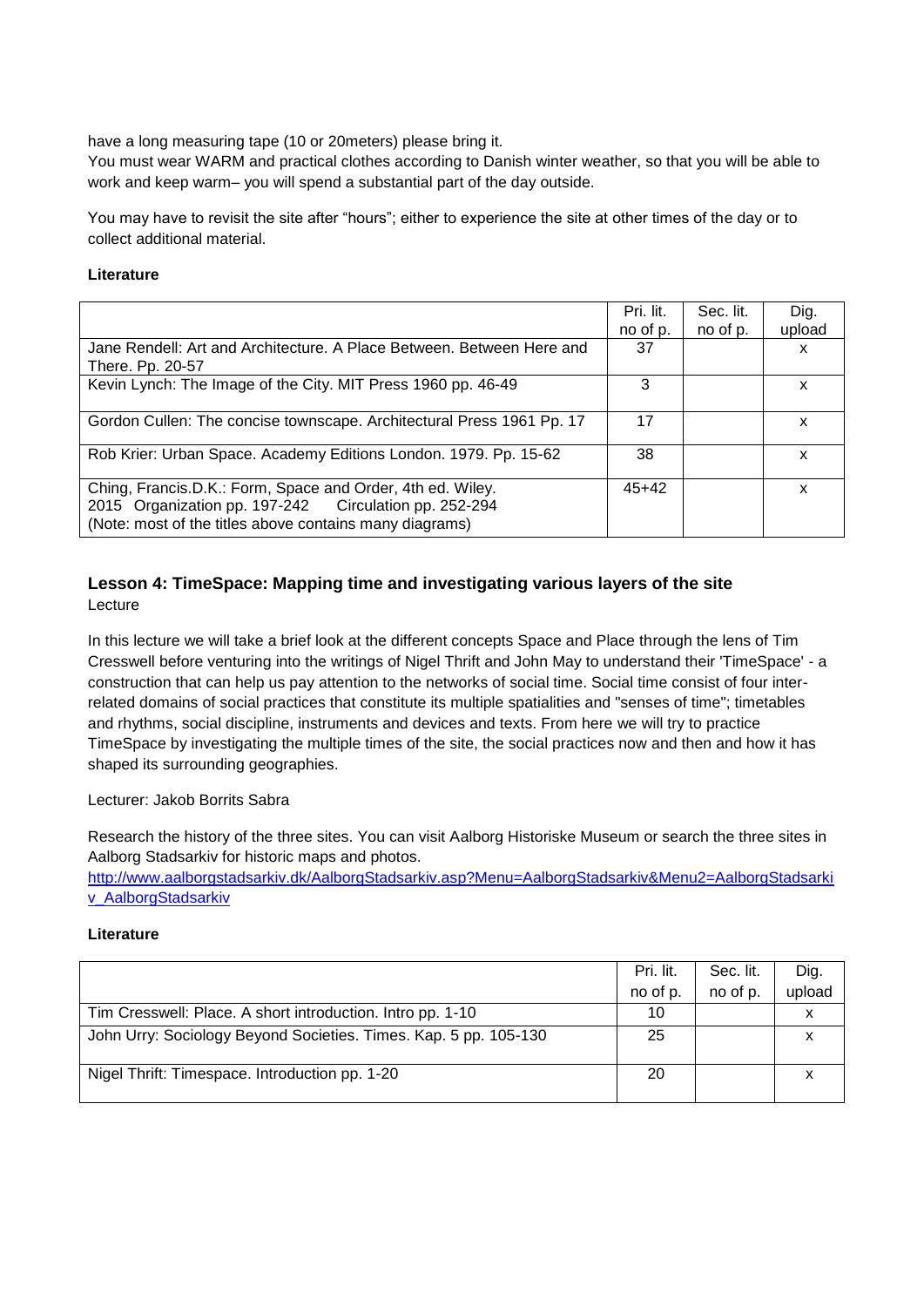# **Lesson 5: Time & History**

Workshop

The students will be assigned case studies that relate to time and history, which must be analyzed and presented to the other students on the blog. Students will visit the sites in Aalborg, and collect material for their analysis in groups.

The material + results of the analysis is communicated in the form of photo montages, sound montages, video works or site writings.

#### Materials:

For this workshop you must bring:

Dictaphone, video camera (Smartphones can do both sound/video), camera, paper for notes, pens, paper for drawing, prints of maps of the site (to be found on Moodle). You must wear WARM and practical clothes according to Danish winter weather, so that you will be able to work and keep warm– you will spend a substantial part of the day outside.

Lecturer: Jakob Borrits Sabra

#### **Literature**

|                                                                  | Pri. lit. | Sec. lit. | Dig.   |
|------------------------------------------------------------------|-----------|-----------|--------|
|                                                                  | no of p.  | no of p.  | upload |
| Tim Cresswell: Place. A short introduction. Intro pp. 1-10       | 10        |           |        |
| John Urry: Sociology Beyond Societies. Times. Kap. 5 pp. 105-130 | 25        |           |        |
| Nigel Thrift: Timespace. Introduction pp. 1-20                   | 20        |           |        |

# **Lesson 6: Analyzing and mapping The Social Space/Lived Space**

Lecture

The lecture will introduce to different ways of observing and describing the social/lived space and provide a vocabulary and tools with which to analyze, assess and define social space. Concepts such as Public domain, Public spaces and life style domains will be introduced and discussed in an art context. Various methods for observation and mapping of the social life in the city will be introduced.

Lecturer: Jakob Borrits Sabra

|                                                                           | Pri. lit. | Sec. lit. | Dig.   |
|---------------------------------------------------------------------------|-----------|-----------|--------|
|                                                                           | no of p.  | no of p.  | upload |
| Hajer & Reijndorp, 2001: In search of new public domain, NAI publishers,  | 17        |           | х      |
| Chap 1: Introduction, pp.1-17                                             |           |           |        |
|                                                                           |           |           |        |
| Gehl, J., 2007: Changing public space for a changing public life, in Open | 6         |           | x      |
| Space - People Space, Taylor & Francis, pp. 3-9                           |           |           |        |
| Travlou, P., 2007: Mapping Youth Space in the Public Realm in Open        | 10        |           | х      |
| Space - People Space, Taylor & Francis, pp. 71-81                         |           |           |        |
|                                                                           |           |           |        |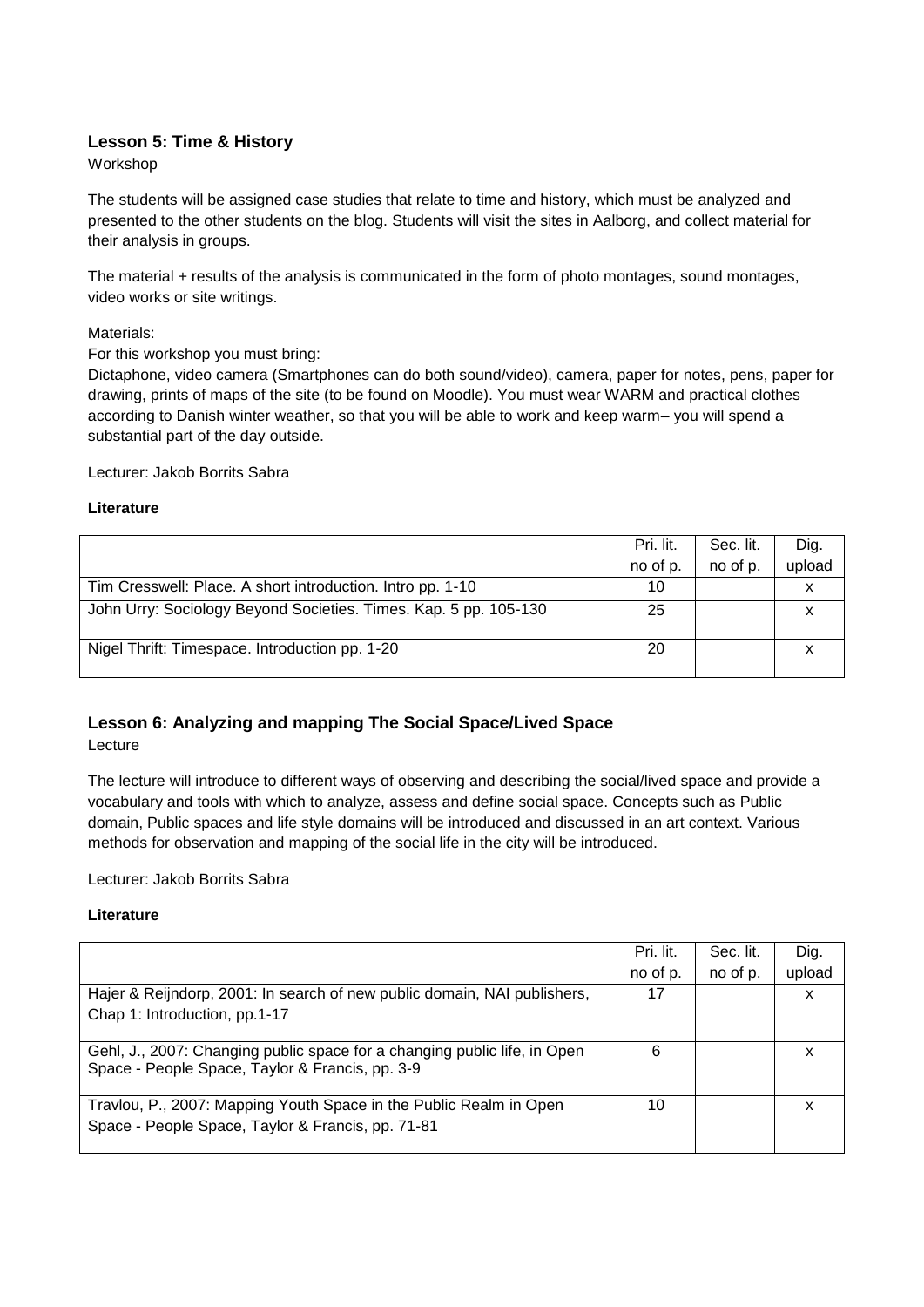#### **Lesson 7: Social space**

Workshop

The students will be assigned case studies that must be analyzed and presented to the other students. *Keywords:* Lived spaces in Aalborg; Life style domains and New Public Domains.

Students will visit the sites in Aalborg, and collect empriric material in groups.

Deliverables: The material + results of the analysis is communicated in the form of photo collages, video works, site writings.

Lecturer: Jakob Borrits Sabra

#### **Literature**

|                                                                           | Pri. lit. | Sec. lit. | Dig.   |
|---------------------------------------------------------------------------|-----------|-----------|--------|
|                                                                           | no of p.  | no of p.  | upload |
| Hajer & Reijndorp, 2001: In search of new public domain, NAI publishers,  | 17        |           | x      |
| Chap 1: Introduction, pp.1-17                                             |           |           |        |
| Gehl, J., 2007: Changing public space for a changing public life, in Open | 6         |           |        |
| Space - People Space, Taylor & Francis, pp. 3-9                           |           |           |        |
|                                                                           |           |           |        |
| Travlou, P., 2007: Mapping Youth Space in the Public Realm in Open        | 10        |           |        |
| Space - People Space, Taylor & Francis, pp. 71-81                         |           |           |        |
|                                                                           |           |           |        |

# **Lesson 8: Pin-up session: Sharing knowledge: form and content**

Presentation

The final lecture in AAMII is a pin-up session where all site analysis´ are presented to the semester. All groups will present their work; their analysis and their choices in regards to representation/visualisation of the material. The various methods´ potential in relation to this semesters project work will be discussed further.

The group formation process will follow the pin-up-session, as we will identify themes to focus on in the projects, based on the students interests.

Lecturer*:* Jakob Borrits Sabra

|                                                                             | Pri. lit. | Sec. lit. | Dig.   |
|-----------------------------------------------------------------------------|-----------|-----------|--------|
|                                                                             | no of p.  | no of p.  | upload |
| Situations.org (Claire Doherty et.al): The new rules of public art. Online: |           | х         |        |
| http://publicartnow.com/2013/12/12/the-new-rules-of-public-art/             |           |           |        |
| Miwon Kwon: Public Art and Urban Identities. Online:                        |           | x         |        |
| http://eipcp.net/transversal/0102/kwon/en                                   |           |           |        |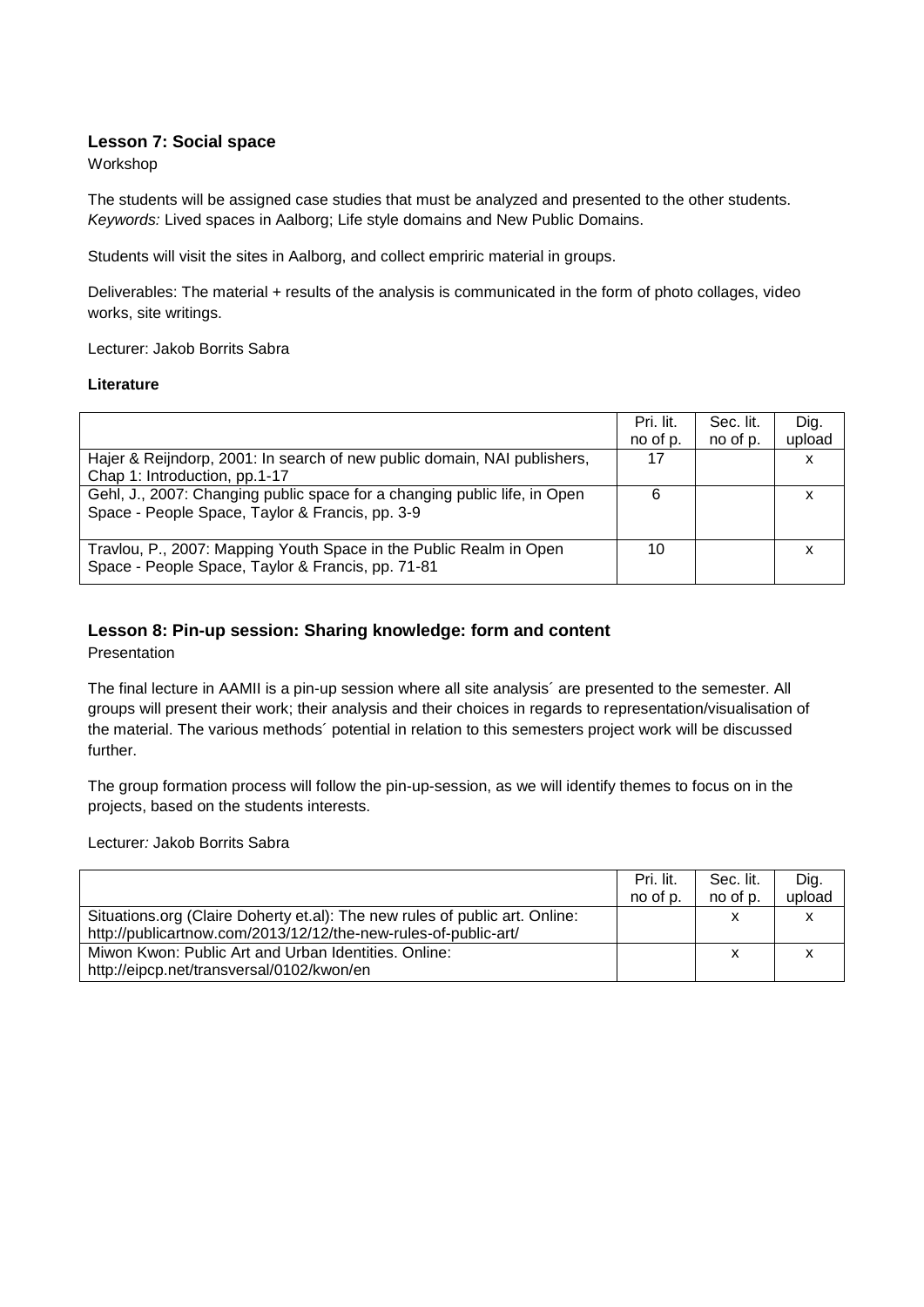# **Course: Perception in theory and practice II - 1 ECTS - 4 lectures**

#### **Objectives**

The purpose of the perception course is to work with concepts of space from different theoretical and practical angles with perception as the experiential centre. The students will work theoretically as well as practically with concepts of space and spatiality. Through the course students will get a basic understanding of the various paradigms of perception in relation to space, navigation and spatial relations and the theories introduced will have its outset in psychological and architectural approaches to space and place. Students will work with assignments during the course. Assignments and documentation of work must be uploaded in the moodle space.

# **Lesson 1: Perception of Space**

Lecture

This lecture will introduce the students to the perception of space and place, the different philosophical and scientific views through history.

Lecturer: Jakob Borrits Sabra

| 11 |    | x |
|----|----|---|
|    |    |   |
|    |    |   |
|    | 15 | x |
|    |    |   |
|    | 61 | x |
|    |    |   |
|    |    |   |
|    |    |   |
|    |    |   |
|    |    |   |

# **Lesson 2: Space, Atmosphere and Aesthetics**

Lecture

A lecture on atmosphere in architecture and urban space. The influence of natures and cultures atmospheric elements on our sensorial and cognitive perception of space.

Lecturer: Jakob Borrits Sabra

#### **Literature**

|                                                                                                                               | Pri. lit.<br>no of p. | Sec. lit.<br>no of p. | Dig.<br>upload |
|-------------------------------------------------------------------------------------------------------------------------------|-----------------------|-----------------------|----------------|
| Bohme, G. (1993). Atmosphere as the Fundemental Concept of a New<br>Aesthetics. http://doi.org/10.1177/072551369303600107     | 15                    |                       |                |
| Juhani Pallasmaa, Space, Place and Atmosphere - Peripheral perception in<br>existential experience, lecture 9th of June, 2011 | 16                    |                       |                |
| Böhme, G. The art of the stage set as a paradigm for an aesthetics of<br>atmospheres, Ambiences-Redecouvertes, 2013           | 8                     |                       |                |

# **Lesson 3: Psycho-geography and the contemporary city**

Lecture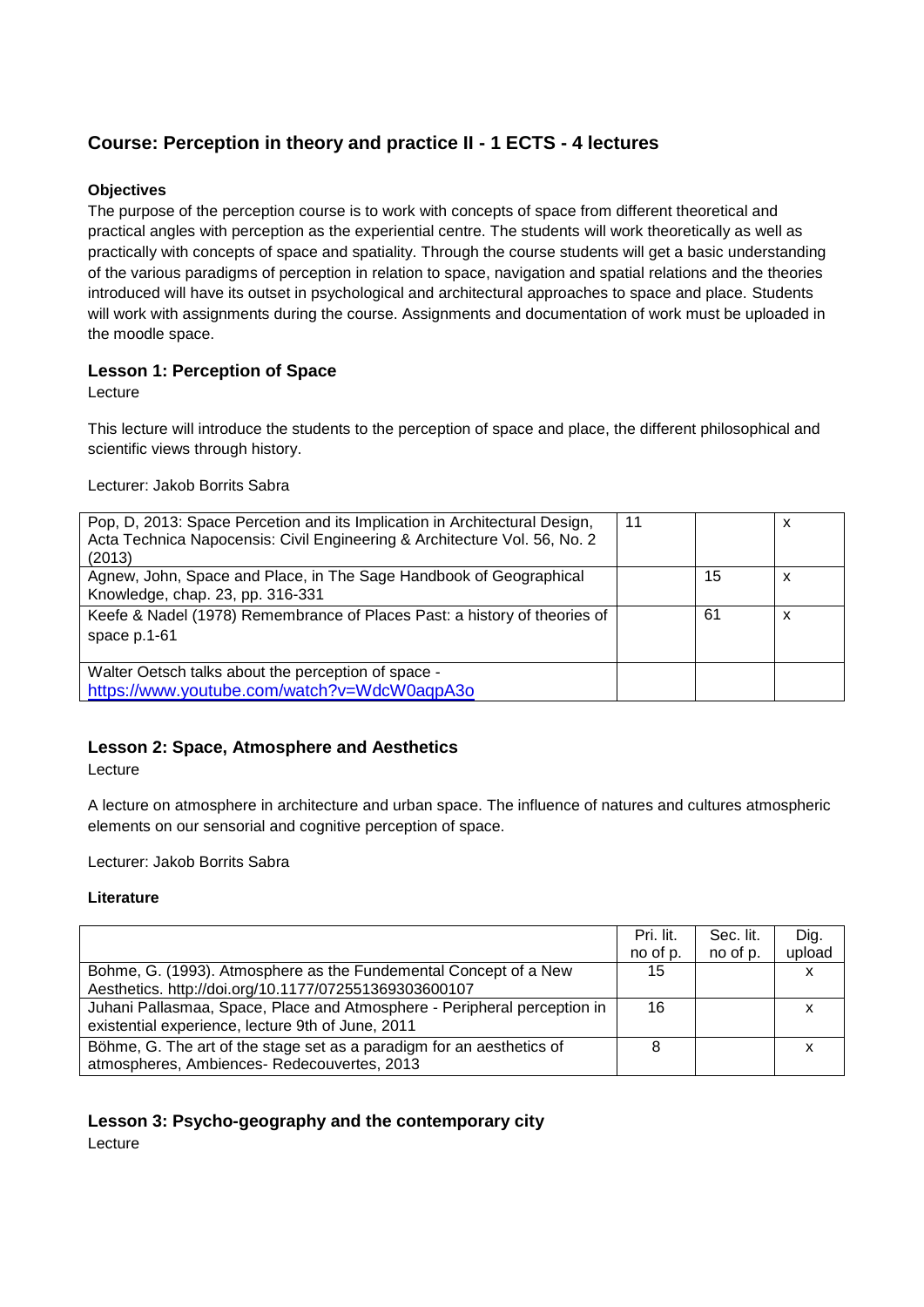The lecture will introduce students to Guy Debords Psychogeography, the Situationist Internationale movement and concepts Flanerie, Derive and Detournement. The lecture will introduce the act of "walking", as strategy to perceive and understand the urban, in a contemporary western context. Students will

Lecturer: Jakob Borrits Sabra

#### **Literature**

|                                                                                                  | Pri. lit. | Sec. lit. | Dig.   |
|--------------------------------------------------------------------------------------------------|-----------|-----------|--------|
|                                                                                                  | no of p.  | no of p.  | upload |
| Guy Debord in <sup>3</sup> Situationist International <sup>2</sup> . Ed. Knabb, Bureau of public | 17        |           |        |
| Secrets, 2009, p1-17                                                                             |           |           |        |
| Coverly, Merlin, 2006: Psychogeography, Pocket Essentials, p9-31                                 | 20        |           |        |
|                                                                                                  |           |           |        |

#### **Lesson 4: Psycho-geographical maps and mapping techniques**

Workshop

During this workshop students will work with a set assignment; psychogeographic mapping of Aalborg. The students will be introduced to the Psychogeographic Destination Kit (by "The Bureau of Unknown Destinations"), and various other methods to explore the unknown, hidden and the forgotten of Aalborg.

Assignment: Psycho-geography after Dark. The purpose of the assignment is to explore the urban environment after dark. In the dark perception may be distorted due to the lack of natural light and the presence of artificial light and the various shadows that appear. Sound may appear altered due to an altered self-awareness and things that were comfortable and safe in the light may appear to be the opposite in the dark. The purpose of the assignment is to create a psycho- geographical map of the city in the dark. The objectives of assignment is to enable students with basic understanding of how light and shadow can alter the perception of space as well as the sense of presence in a place. The purpose of the assignment is further to provide a method that is relevant for the main semester assignment. Students

Lecturer: Jakob Borrits Sabra

|                                                                        | Pri. lit.<br>no of p. | Sec. lit.<br>no of p. | Dig.<br>upload |
|------------------------------------------------------------------------|-----------------------|-----------------------|----------------|
| Psychogeographic Destination Kit by The Bureau of Unknown Destinations |                       |                       |                |
| Coverly, Merlin, 2006: Psychogeography, Pocket Essentials, p31-81      | 50                    |                       | x              |
| Coverly, Merlin, 2006: Psychogeography, Pocket Essentials, p81-111     |                       | 30                    |                |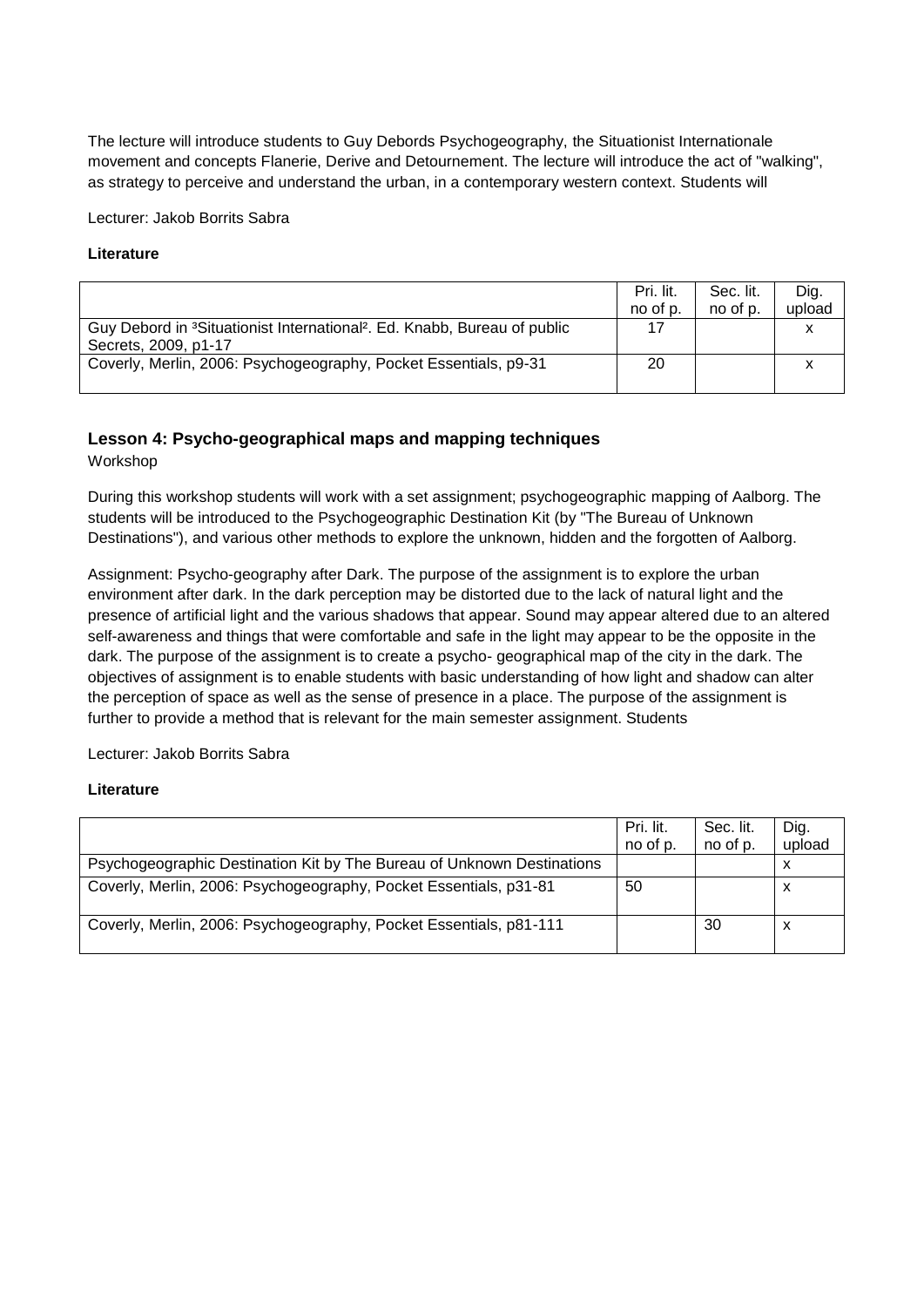# **Course: Basic Electronics - 1 ECTS - 4 Lectures Objectives**

The goal of this course is to advance the students expertise in working with electronics in relation to interactive artworks. The course will cover:

- How to weather proof electronics for outdoor use
- How you can get power when there is no wall power socket available
- Dealing with noise and how you can filter noise from your signals
- Expanding the capabilities of the Arduino in terms of the amount of sensors and actuators you can connect.

The course assumes that you have knowledge of basic electronics. If the basics concepts cause problems, it is recommended that you revisit the curriculum of *Basic Electronics I* or have a look at the many online resources available, e.g.:

*<http://www.electronics-tutorials.ws/> <http://www.allaboutcircuits.com/textbook/>*

All lectures will be followed by exercises that will help you apply the theory.

# **Lesson 1: Electronics Recap and Batteries**

#### Lecture

The lecture will start with a electronics recap to make sure everything from *Basic Electronis I* is understood and fresh in memory. Afterwards, we will continue to look into power sources and especially what you can do when there is no wall power outlet available and you have to rely on batteries, solar power, etc.

Lecturer: Martin Kibsgaard

#### **Literature**

|                                                                                      | Pri. lit.<br>no of p. | Sec. lit.<br>no of p. | Dig.<br>upload |
|--------------------------------------------------------------------------------------|-----------------------|-----------------------|----------------|
| Make: Electronics, 2 <sup>nd</sup> edition, by Charles Platt (2015). Chapter 1 and 2 |                       |                       |                |
| Web resources:                                                                       |                       |                       |                |
| https://learn.adafruit.com/all-about-batteries/                                      |                       |                       |                |
| https://learn.sparkfun.com/tutorials/battery-technologies                            |                       |                       |                |
| https://learn.sparkfun.com/tutorials/how-to-power-a-project                          |                       |                       |                |

# **Lesson 2: Outdoor Installations and Weather Proofing**

Lecture

This lecture will cover how to include electronics, computers, speakers, etc. in outdoor installations while protecting it from rain, wind and sun.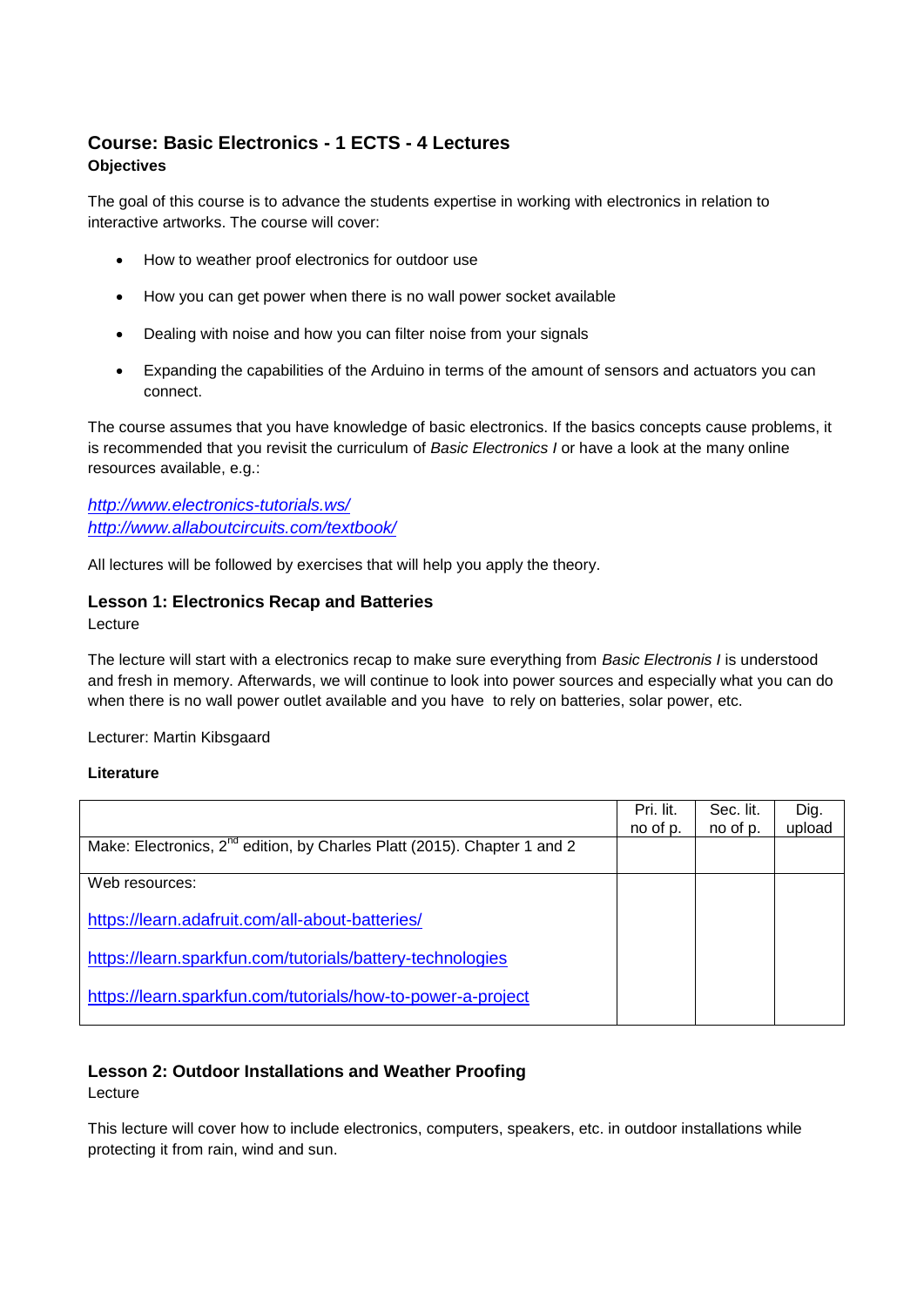#### Lecturer: Martin Kibsgaard

#### **Literature:**

|                                                                                      | Pri. lit.<br>no of p. | Sec. lit.<br>no of p. | Dig.<br>upload |
|--------------------------------------------------------------------------------------|-----------------------|-----------------------|----------------|
| Make: Electronics, 2 <sup>nd</sup> edition, by Charles Platt (2015). Chapter 1 and 2 |                       |                       |                |
| Web resources:                                                                       |                       |                       |                |
| Several guides and tutorials on weather proofing electronics.                        |                       |                       |                |

# **Lesson 3: Dealing with noise**

Lecture

This lecture will introduce different common sources of signal noise and which precautions you can take to reduce/avoid it. We will look at basic filtering and how to avoid a button press triggering several times when it is only pressed once (button debouncing).

Lecturer: Martin Kibsgaard

|                                                                                   | Pri. lit. | Sec. lit. | Dig.   |
|-----------------------------------------------------------------------------------|-----------|-----------|--------|
|                                                                                   | no of p.  | no of p.  | upload |
| Make: Electronics, $2^{nd}$ edition, by Charles Platt (2015). Experiment 9 and 23 |           |           |        |

# **Lesson 4: Many inputs and outputs**

Lecture

Introduction and experimentation with how you can measure and control many things with a single microcontroller. The lecture will cover how to use multiplexers, shift registers, LED drivers, etc. using an Arduino. It will also include a brief introduction to building your own Arduino to reduce size and cost.

Lecturer: Martin Kibsgaard

|                                                                                                                                                                                                                                                    | Pri. lit.<br>no of p. | Sec. lit.<br>no of p. | Dig.<br>upload |
|----------------------------------------------------------------------------------------------------------------------------------------------------------------------------------------------------------------------------------------------------|-----------------------|-----------------------|----------------|
| Arduino Cookbook, Section 5.8 Reading More Than Six Analog Inputs, 7.7<br>Controlling an LED Matrix Using Multiplexing and from 7.9 Driving a 7-<br>segment LED Display to 7.14 Increasing the Number of Analog Output<br>Using PWM Extender Chips | 13                    |                       |                |
| Web resources:                                                                                                                                                                                                                                     |                       |                       |                |
| https://learn.adafruit.com/adafruit-arduino-lesson-4-eight-leds/                                                                                                                                                                                   |                       |                       |                |
| http://www.instructables.com/id/Multiplexing-with-Arduino-and-the-<br>74HC595/                                                                                                                                                                     |                       |                       |                |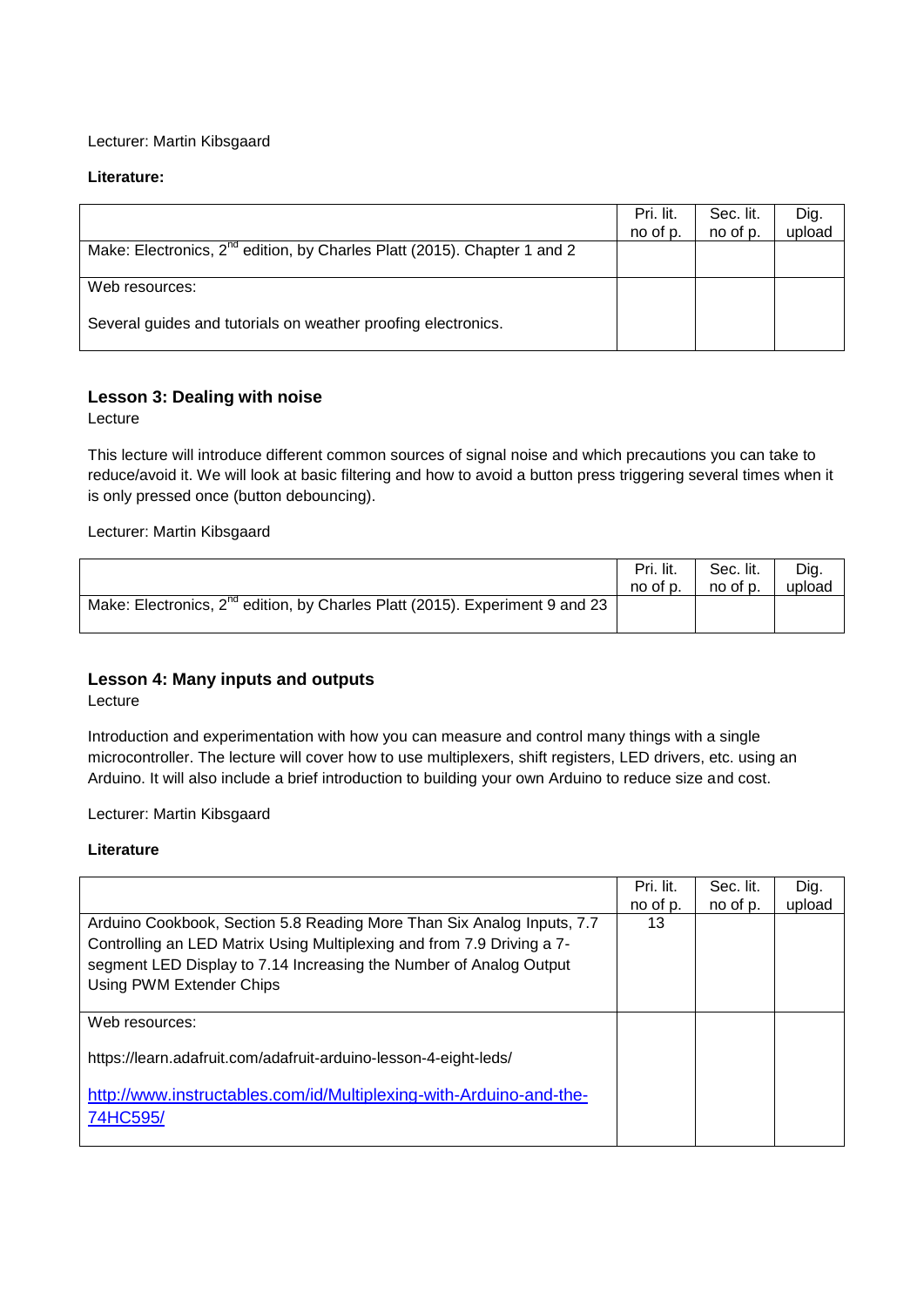# **Course: Digital Representation I – 2D and 3D Construction methods - 2 ECTS - 8 Workshops**

# **Objectives**

The students will learn 3D modelling and 2D CAD drawing to fabricate installation assembly parts to be used later in the main project. The course centers around the design of illuminating artifacts that combine acrylic, cardboard, paper and a light bulp. You must install the program **Rhinoceros** (newest edition) on your computers before the course begins. A free 90 day trial version is available at: https://www.rhino3d.com

# **Lesson 1: Basic navigation and modelling in Rhino 3D**

Workshop

The module will introduce basic tools, modeling operations and workflows in Rhinoceros. The students will have to bring a laptop with Rhino installed and the workshop will be arranged as 'learning-by-doing' sessions. You must install Rhino before the course begins, you could use the following link: http://www.rhino3d.com/download (evaluation (free) or full installation)

Lecturer: Mads Brath Jensen

#### **Literature**

|                                                                                                                                                                                                   | Pri. lit.<br>no of p. | Sec. lit.<br>no of p. | Dig.<br>upload |
|---------------------------------------------------------------------------------------------------------------------------------------------------------------------------------------------------|-----------------------|-----------------------|----------------|
| It is recommended that you get familiar with the functions presented in<br>Rhino 5 Training Level 1 Training Guide p. 11 - 47<br>(http://www.rhino3d.com/download/rhino/5.0/Rhino5Level1Training) | 36                    |                       |                |
| CAD files used in the workshop will be available through moodle before the<br>course                                                                                                              |                       |                       |                |

# **Lesson 2: Modelling and Laser Cutting.**

Workshop

Modelling and preparation for laser cutting. Brief description: In this module we will look at how to model complex geometries and how to transform these from 3D objects to 2D curves for laser cutting. The students will have to bring a laptop with Rhino installed and the workshop will be arranged as 'learning-by-doing' sessions.

Lecturer: Mads Brath Jensen

|                                                                           | Pri. lit. | Sec. lit. | Dig.   |
|---------------------------------------------------------------------------|-----------|-----------|--------|
|                                                                           | no of p.  | no of p.  | upload |
| We use the Training Guide from Module 1, specifically Chapter 9: Creating | 34        |           |        |
| surfaces. Rhino 5 Training Level 1 Training Guide p. 162 - 196 (found at: |           |           |        |
| http://www.rhino3d.com/download/rhino/5.0/Rhino5Level1Training) CAD       |           |           |        |
| files used in the workshop will be available through moodle before the    |           |           |        |
| course.                                                                   |           |           |        |
|                                                                           |           |           |        |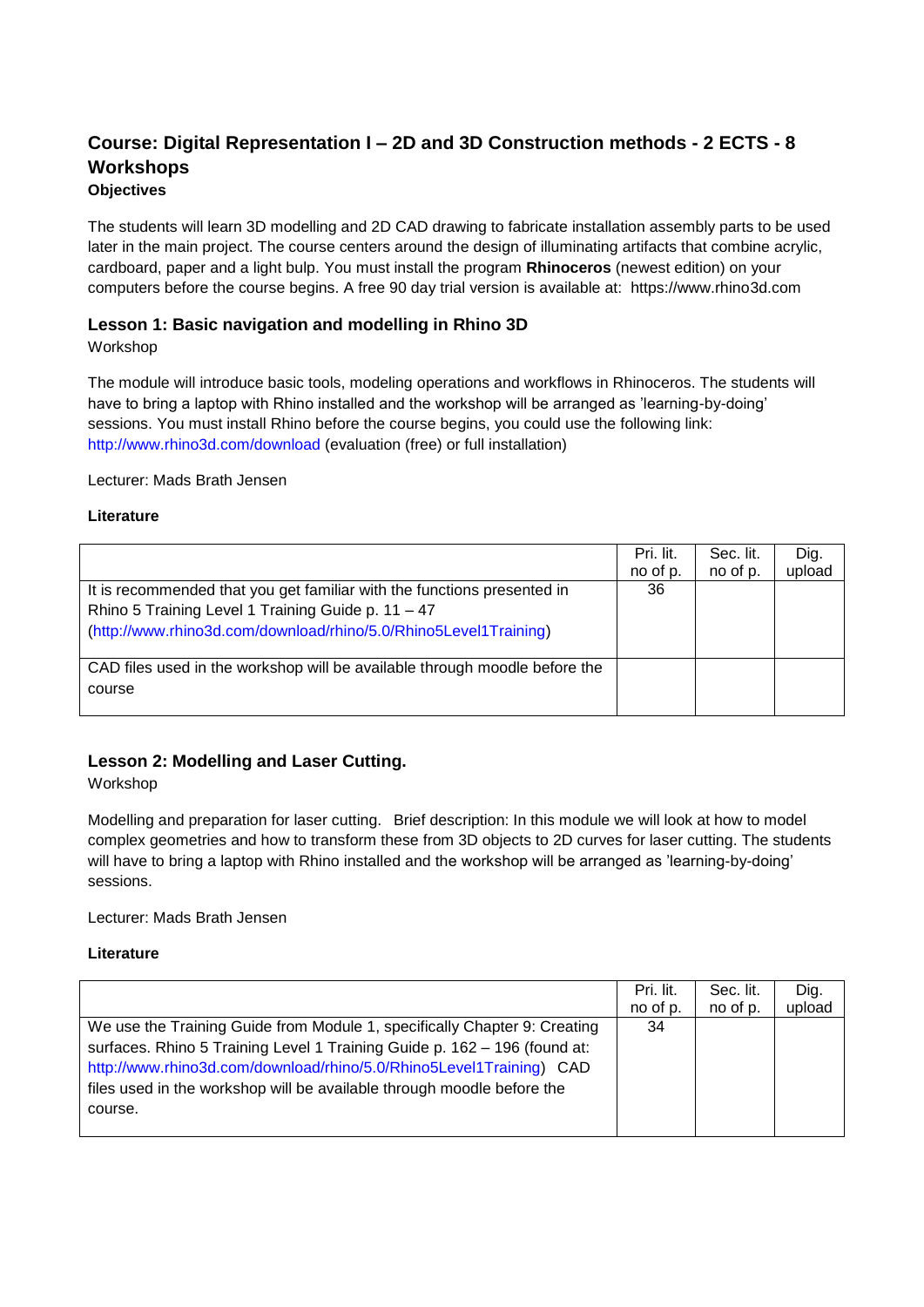# **Lesson 3: CAD-CAM**

Lecture

This lecture will look at the basic aspects of working between the digital space in Rhino and the production of physical prototypes through CAM machinery. The student will be introduced to several case studies that will showcase the potentials and limitations of 2D production and how they deal with subjects like uniqueness, repetition, numbering, interlocking assemblies, joints, material behavior, etc.

Lecturer: Mads Brath Jensen

#### **Literature**

|                                                                                                                     | Pri. lit. | Sec. lit. | Dig.   |
|---------------------------------------------------------------------------------------------------------------------|-----------|-----------|--------|
|                                                                                                                     | no of p.  | no of p.  | upload |
| "Digital Design and Manufacturing - CAD/CAM Applications in Architecture<br>and Design"; Schodek, D.; page: 237-255 | 18        |           |        |

#### **Lesson 4 – 5 – 6: Joints**

Workshops

This workshop will deal with the design of joints through hands-on work with physical models. The student will work with different joining techniques and learn how altering the joint can alter the potential design space of the final product. The student will also learn how to use a laser cutter and how to tweak the settings of this machine to get a desired output.

Lecturer: Mads Brath Jensen

#### **Literature**

|                                                                                                                     | Pri. lit. | Sec. lit. | Dig.   |
|---------------------------------------------------------------------------------------------------------------------|-----------|-----------|--------|
|                                                                                                                     | no of p.  | no of p.  | upload |
| "Digital Design and Manufacturing - CAD/CAM Applications in Architecture<br>and Design"; Schodek, D.; page: 297-312 | 15        |           |        |

#### **Lesson 7 – 8: Assembly.**

Workshops

Applying the knowledge of "joint design" from the previous workshop the student will work with the design of a complete object. Focus will be on the creation of several iterations of the same design so as to force the student to explore and optimize the design within aspects such as structural integrity, assembly logics, formal expression, functionality, etc.

Lecturer: Mads Brath Jensen

|                                                                                                                      | Pri. lit. | Sec. lit. | Dig.   |
|----------------------------------------------------------------------------------------------------------------------|-----------|-----------|--------|
|                                                                                                                      | no of p.  | no of p.  | upload |
| "Digital Design and Manufacturing - CAD/CAM Applications in Architecture<br>and Design"; Schodek, D.; page: 297-312. | 15        |           |        |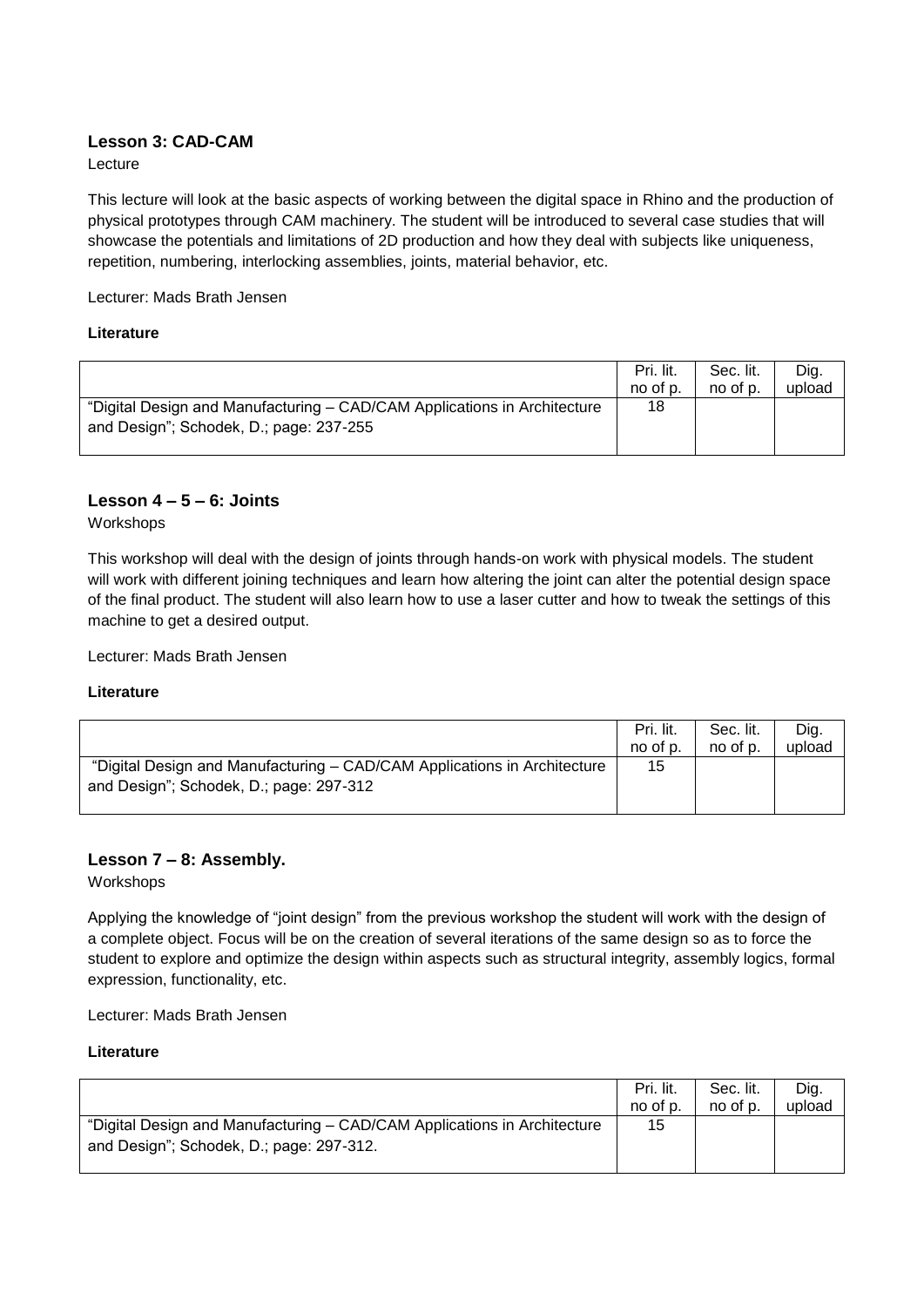# **Module 6: Physical Interface Design II (Fysisk Interface design II)**

5 ECTS

HSA 220020D

# **Location**

2<sup>nd</sup> semester, Study board of Art and Technology

# **Module coordinator**

Markus Löchtefeld, MT, markus.loechtefeld@dfki.de

# **Method of work and language**

Work in small groups and individual assignments

English

# **Module content**

This module introduces programming and the fundamental concepts in this regard. Furthermore these concepts will be applied on a microcontroller with sensors and actuators, enabling the student to create physical interfaces and interactive artefacts. The topics taught in this module will be used in 3<sup>rd</sup> semester Programming II and 4<sup>th</sup> semester Interactive technologies.

# **Courses**

In connection with the module, courses may be offered within the following areas:

- Programming I
- Sensors and Actuators II

# **Learning objectives**

During this module, students should acquire:

basic **knowledge** about

- programming concepts for interactive systems
- actuating possibilities: servo motors, solenoids, and simple mechanics
- using micro-controllers: interface to the computer, analog/digital input/output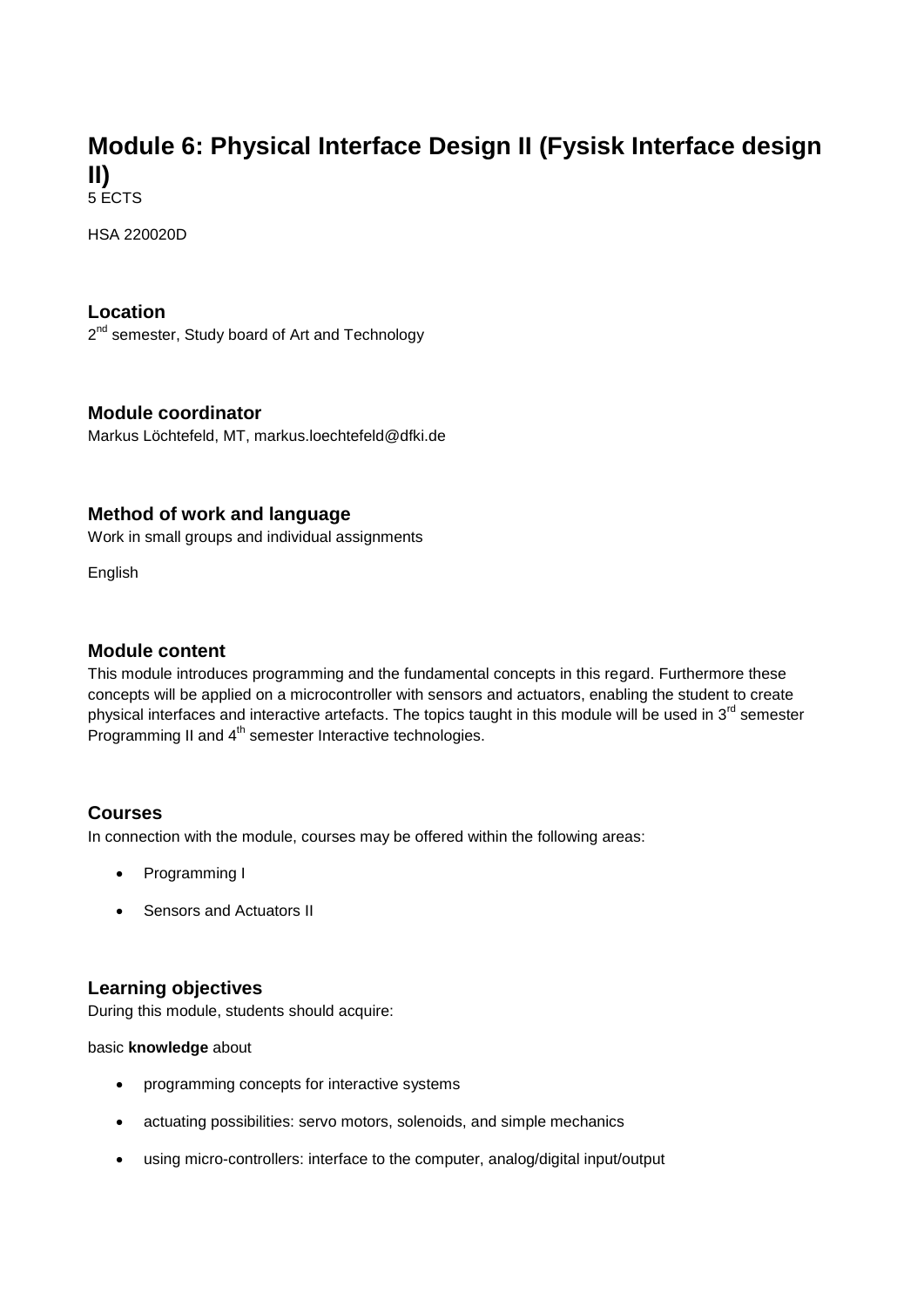- circuit applications: DC filtering, circuit protection and amplifier
- real-time use of signals (such as ADC/DAC, sampling rate, scaling and filtering)
- related work in software development and the media arts

#### **Skills** in

- analyzing use of the basic programming with various sensors and actuators
- synthesizing knowledge in written documentation

#### **Competencies** in

evaluating an artefact with regard to programming, sensors, and actuators

# **Scope and expected performance**

The expected scope of the module in terms of ECTS load. This comprises number of teaching hours, exercises, preparation time, travel activity (if applicable) etc.

5 ECTS = 137,5 work hours pr. student.

The module *Physical Interface Design II* includes a one week writing period from a set of examination question(s).

The module is completed with

# **Examination 6**

An internal written examination in Module 6: Physical Interface Design II (Fysisk interface design II)

#### **Form of examination: c)**

The examination is a 7-day assignment on a set subject.

**Number of pages:** the written part must not exceed 5 pages.

**Evaluation**: pass/fail. One examiner evaluates the assignment. In case of a Fail grade, an additional examiner will also evaluate the assignment.

**Substitution**: the examination may be substituted by satisfactory and active participation in courses, i.e. 80% attendance and submission of all assignments set during the course.

#### **Credits**: 5 ECTS

The examination should demonstrate that the student has fulfilled the objectives outlined above.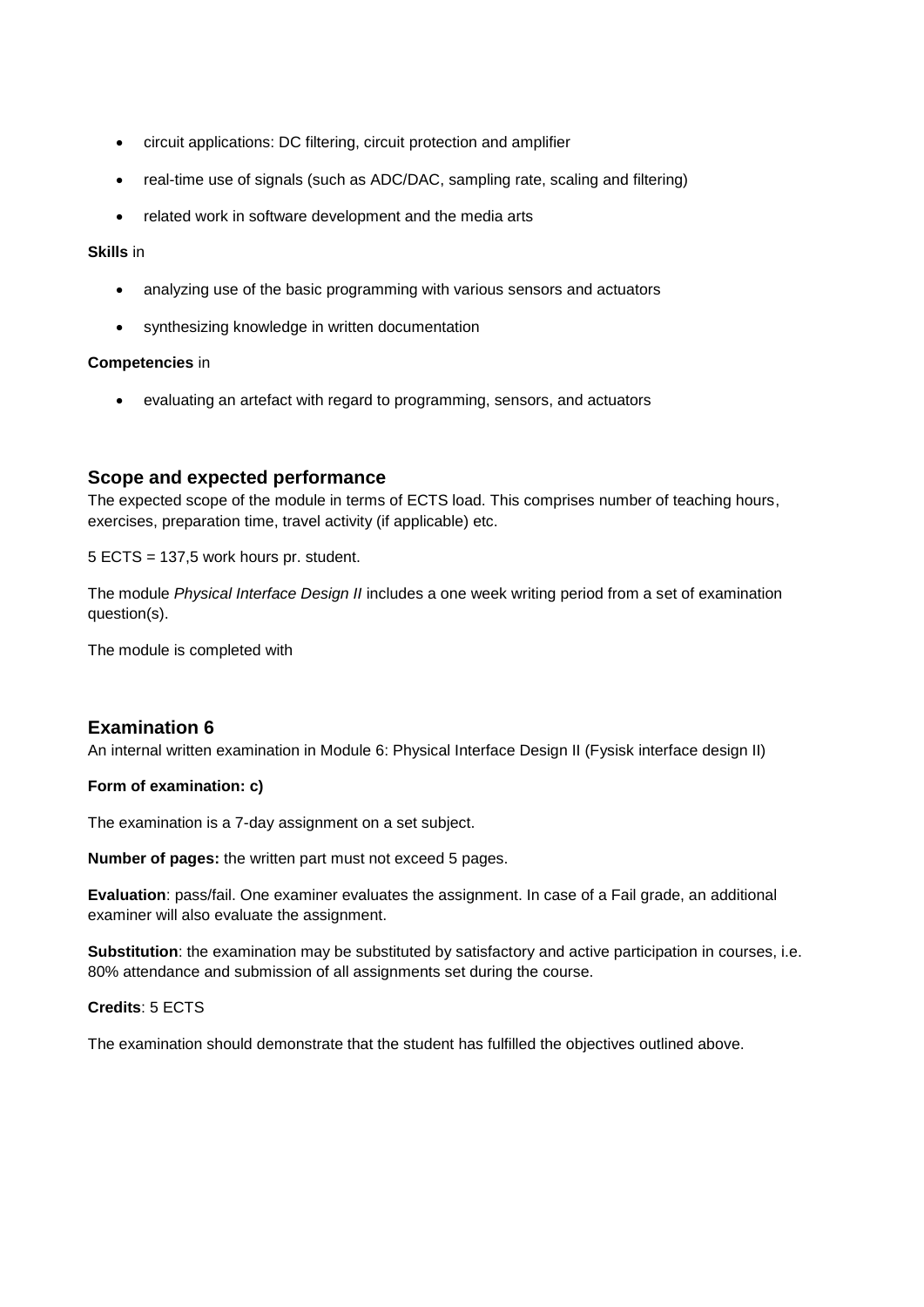# **Course: Programming I – PRO I - 1 ECTS - 4 lectures Objective**

Programming I is the first in a series of programming courses meant to teach fundamental concepts of imperative and object-oriented programming using the Processing language in the context of real-time, multimedia systems. Programming I will introduce you to the foundations of programming: types, operators, functions and control flow.

#### **Literature:**

|                                                                                                                               | Pri. lit.<br>no of p. | Sec. lit.<br>no of p. | Dig.<br>upload |
|-------------------------------------------------------------------------------------------------------------------------------|-----------------------|-----------------------|----------------|
| The Processing software has additional resources online.                                                                      |                       |                       | x              |
| The students are suggested to investigate and work with the tutorials<br>available at: https://processing.org/tutorials/      |                       |                       |                |
| For the students who want to go deeper and learn more than what is                                                            |                       |                       | x              |
| needed during the course the following book, available online, is a good                                                      |                       |                       |                |
| resource. This is however not required.                                                                                       |                       |                       |                |
| Reas, Casey, and Ben Fry. Processing: a programming handbook for visual<br>designers and artists. Vol. 6812. Mit Press, 2007. |                       |                       |                |

# **Lesson 1: Hello World**

Lecture

Topics include Processing Basics, source code and compilation, program structure (the main function), basic input and output to the console, comments, and "Hello World!".

Lecturer: Walther Jensen

#### **Literature**

|                                                                                                                                                                                                                              | Pri. lit.<br>no of p. | Sec. lit.<br>no of p. | Dig.<br>upload |
|------------------------------------------------------------------------------------------------------------------------------------------------------------------------------------------------------------------------------|-----------------------|-----------------------|----------------|
| Lecture Notes (found on Moodle). pp 3-6                                                                                                                                                                                      | 3                     |                       | x              |
| To give the student a quick tour of the Processing Editor it is required that<br>they follow the tutorial found at: http://hello.processing.org/editor/<br>It is a 6 page presentation with a mixture of video and exercise. |                       |                       | х              |
| Noble, Joshua. Programming Interactivity: A Designer's Guide to Processing,<br>Arduino, and Openframeworks. " O'Reilly Media, Inc.", 2009. pp 23-52                                                                          | 29                    |                       | x              |

# **Lesson 2: Types and Operators**

Lecture

Topics include boolean, floating-point, integer, and string types, variable declaration, statements, scope, and mathematical operators.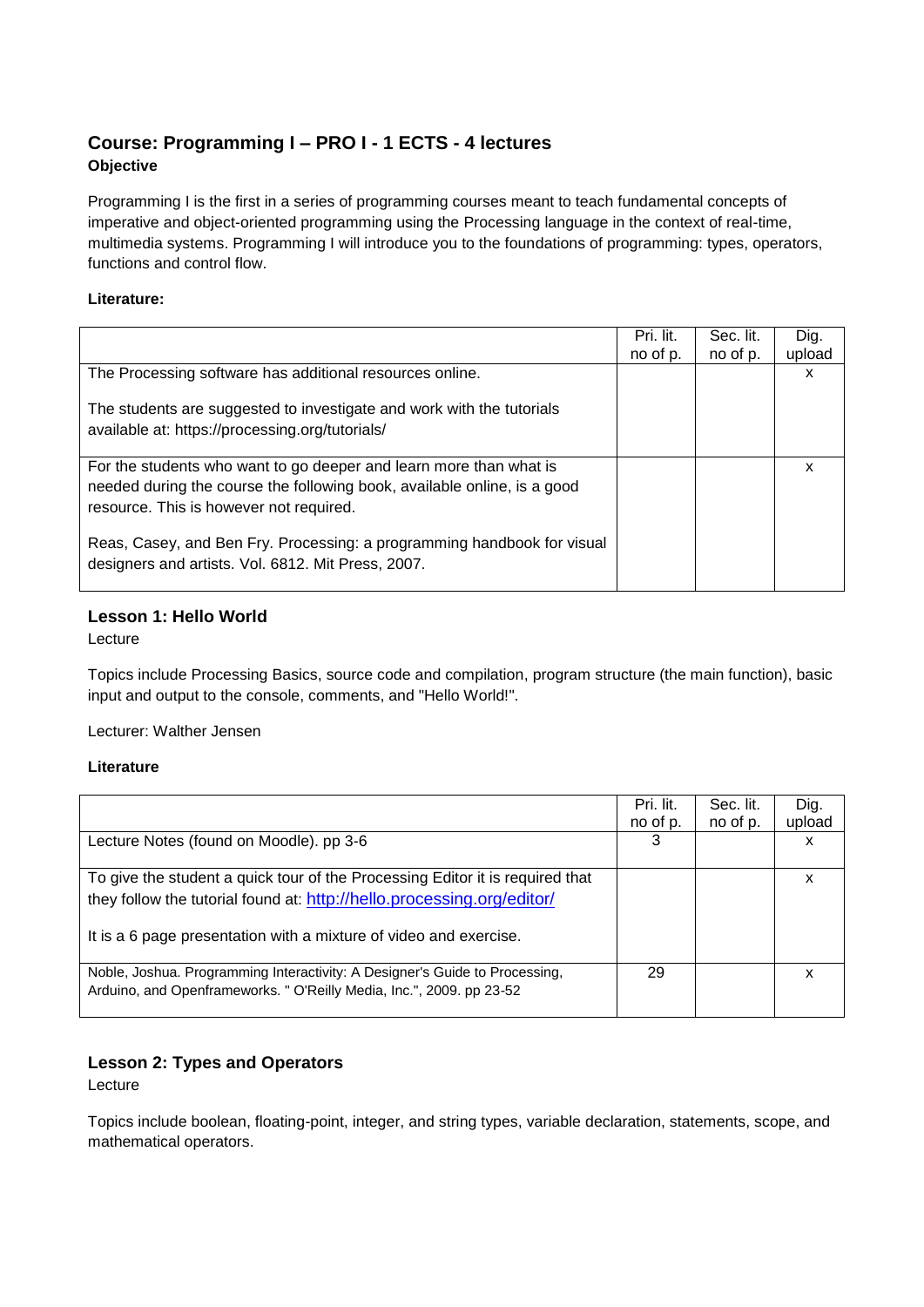#### Lecturer: Walther Jensen

#### **Literature**

|                                                                                                                                    | Pri. lit.<br>no of p. | Sec. lit.<br>no of p. | Dig.<br>upload |
|------------------------------------------------------------------------------------------------------------------------------------|-----------------------|-----------------------|----------------|
| Lecture Notes (found on Moodle). pp 6-15                                                                                           | 9                     |                       | х              |
| There are sublinks on Processing org reference site that details the types<br>and operators the student is required to know about. |                       |                       | x              |
| Specifically those listed under Data - Primitive and Math - Operators                                                              |                       |                       |                |
| https://processing.org/reference/                                                                                                  |                       |                       |                |

# **Lesson 3: Control Flow**

Lecture

Topics include general program flow, if/else if/else and switch conditionals and iteration with for/do/while loops.

Lecturer Walther Jensen

#### **Literature**

|                                                                            | Pri. lit. | Sec. lit. | Dig.<br>upload |
|----------------------------------------------------------------------------|-----------|-----------|----------------|
|                                                                            | no of p.  | no of p.  |                |
| Lecture Notes (found on Moodle). pp 16-23                                  |           |           |                |
|                                                                            |           |           |                |
| The students are required to read the sublinks under <b>Control</b> in the |           |           |                |
| following link: https://processing.org/reference/                          |           |           |                |
|                                                                            |           |           |                |

### **Lesson 4: Functions**

Lecture

Topics include "what is a (mathematical) function?", syntax for declaring, defining and calling functions, passby-value versus pass-reference, and recursion.

Lecturer Walther Jensen

|                                                                               | Pri. lit.<br>no of p. | Sec. lit.<br>no of p. | Dig.<br>upload |
|-------------------------------------------------------------------------------|-----------------------|-----------------------|----------------|
| Lecture Notes (found on Moodle). pp 24-26                                     | ⌒                     |                       |                |
| A short example of functions at Processings site is required. It is found at: |                       |                       |                |
| https://processing.org/examples/functions.html                                |                       |                       |                |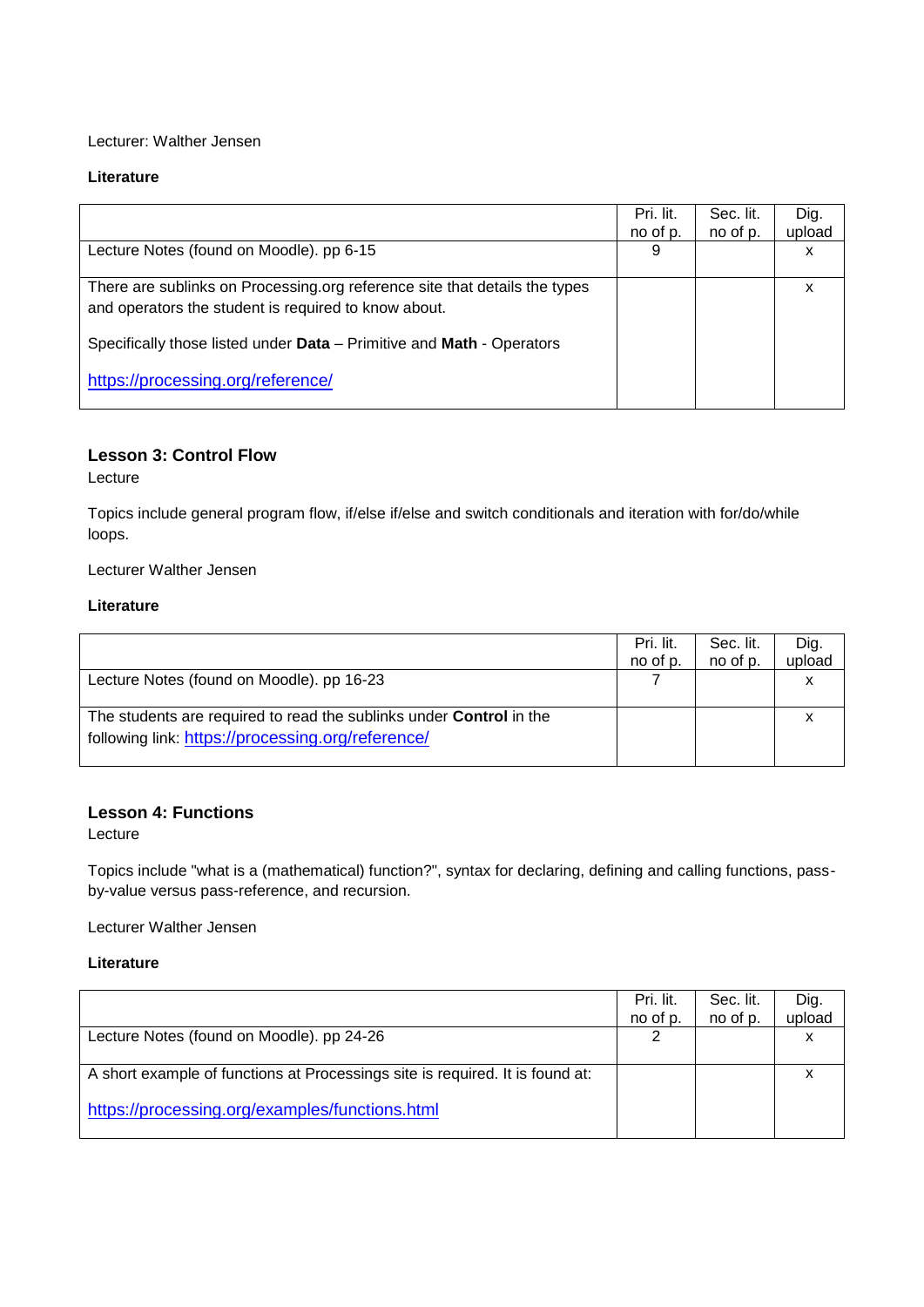# **Course: Sensors and Actuators II - SA II - 1 ECTS - 4 Lectures**

#### **Objective**

Sensors and Actuators II will work with applying programming concepts taught in programming 1 to produce interactive artefacts using microcontrollers. The course requires knowledge of basic electronics, which is applied to connect the microcontroller with sensors (inputs) and actuators (outputs). The course will use the Arduino microcontroller platform to teach these topics.

#### **Literature**

|                                                                                   | Pri. lit. | Sec. lit. | Dig.   |
|-----------------------------------------------------------------------------------|-----------|-----------|--------|
|                                                                                   | no of p.  | no of p.  | upload |
| Michael Margolis, 2011, Arduino Cookbook, 2 <sup>nd</sup> Edition, O'Reilly Media | 677       |           |        |
| (ISBN 978-1-449-31387-6) p 1-677.                                                 |           |           |        |
|                                                                                   |           |           |        |
| There is a lot of additional online literature on working with arduinos           |           |           |        |
| available. Recommendable sources include:                                         |           |           |        |
|                                                                                   |           |           |        |
| http://arduino.cc/en/Reference/HomePage and                                       |           |           |        |
| http://arduino.cc/en/Tutorial/HomePage - Official references and tutorials for    |           |           |        |
| code examples included in the Arduino software package. I would not               |           |           |        |
| recommend venturing to the official Arduino playground until after the            |           |           |        |
| course.                                                                           |           |           |        |
|                                                                                   |           |           |        |
| http://arduino.cc/playground/uploads/Main/arduino_comic_v0004.pdf - A             |           |           |        |
| illustrated conceptual and short practical introduction                           |           |           |        |
|                                                                                   |           |           |        |
| http://www.ladyada.net/learn/arduino/ - A thorough and very practical             |           |           |        |
| introduction complete with schematics, code examples, explanations and            |           |           |        |
| exercises                                                                         |           |           |        |
|                                                                                   |           |           |        |
| http://www.jeremyblum.com/category/arduino-tutorials/ A video series with         |           |           |        |
| good explanations on topics ranging from very basic to very advanced.             |           |           |        |
| Comes with recommendation from previous students.                                 |           |           |        |
|                                                                                   |           |           |        |

# **Lesson 1: Introducing the Arduino.**

Lecture

This lecture introduces the notion of microcontrollers. Survey of the Arduino platform, covering the possibilities it offers as well as the limitations it has. We will cover how to program an Arduino, the differences from Processing and good code practices.

Lecturer: Martin Kibsgaard

|                                                          | Pri. lit.<br>no of p. | Sec. lit.<br>no of p. | Dig.<br>upload |
|----------------------------------------------------------|-----------------------|-----------------------|----------------|
| Arduino Cookbook, 2 <sup>nd</sup> edition:               | 28                    |                       |                |
| Chapter 1 (all sections)<br>$\bullet$                    |                       |                       |                |
| Section 2.1, 2.2, 2.3, 2.4, 2.5, 2.12, 2.19<br>$\bullet$ |                       |                       |                |
|                                                          |                       |                       |                |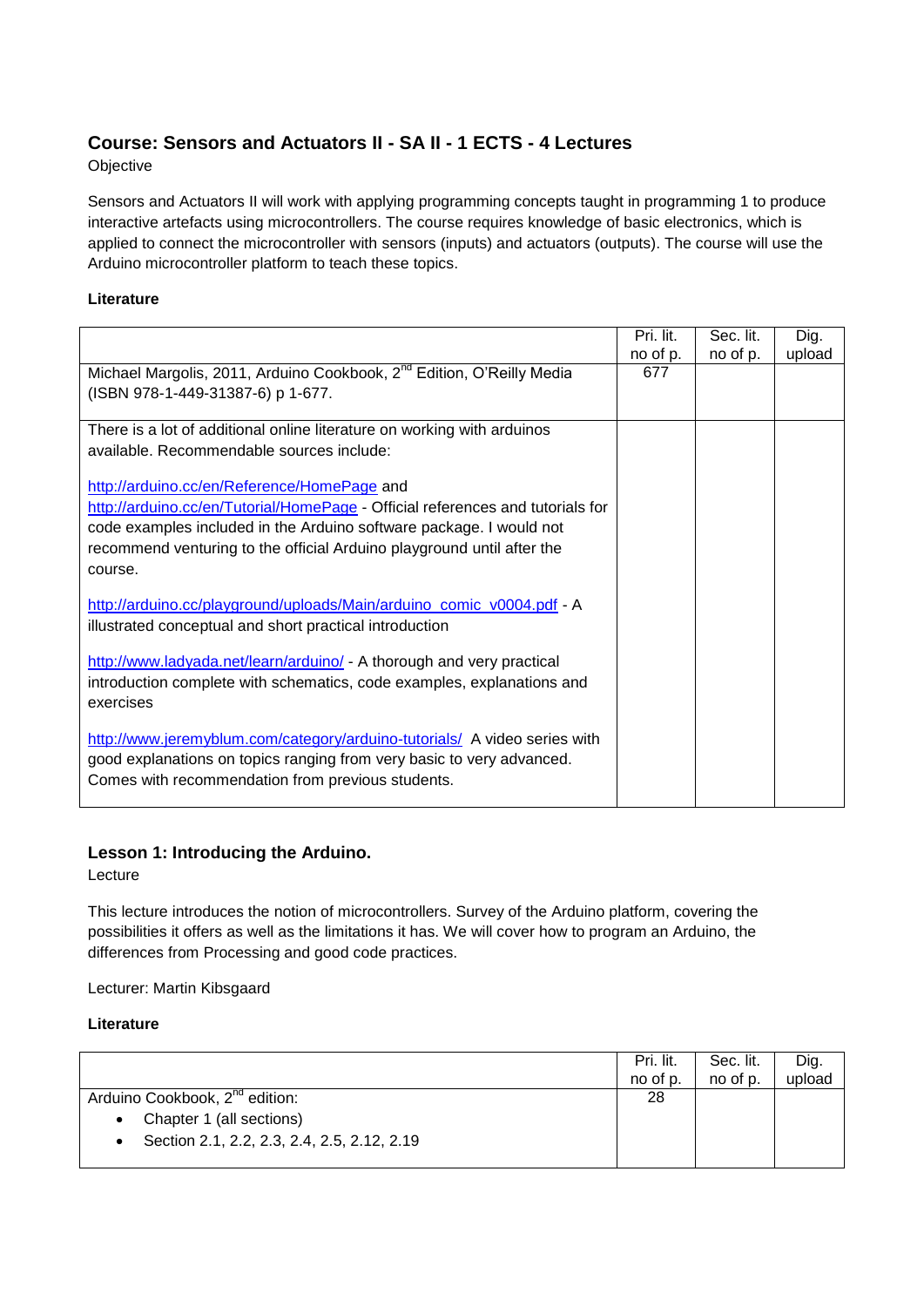| - |  |  |
|---|--|--|
|   |  |  |

# **Lesson 2: Sensing using digital and analog inputs.**

Lecture

This lecture covers basic digital and analog (DAC) inputs and how to use sensors with a microcontroller as a first step to creating reactive and interactive systems.

Lecturer Martin Kibsgaard

#### **Literature**

|                                                | Pri. lit. | Sec. lit. | Dig.   |
|------------------------------------------------|-----------|-----------|--------|
|                                                | no of p.  | no of p.  | upload |
| Arduino Cookbook, 2 <sup>nd</sup> edition:     | 28        |           |        |
| Digital Input: 5.0, 5.1, 5.2<br>$\bullet$      |           |           |        |
| Analog Input: 5.6, 5.7, 5.9<br>$\bullet$       |           |           |        |
| Serial: 4.0, 4.1, 4.2, 4.3<br>$\bullet$        |           |           |        |
| Briefly skim / look at the titles of Chapter 6 |           |           |        |
|                                                |           |           |        |

# **Lesson 3: Actuating using digital and PWM output**

Lecture

This lecture covers using the digital output and analog output (PWM/ADC) of the Arduino. It will cover how to control different actuators, such as lights, motors, sound, etc. with a microcontroller.

Lecturer Martin Kibsgaard

#### **Literature**

|                                                             | Pri. lit.<br>no of p. | Sec. lit.<br>no of p. | Dig.<br>upload |
|-------------------------------------------------------------|-----------------------|-----------------------|----------------|
| Arduino Cookbook, 2 <sup>nd</sup> edition:                  | 28                    |                       |                |
| Visual Output: 7.0, 7.1, 7.2, 7.3, 7.4, (7.15)<br>$\bullet$ |                       |                       |                |
| Physical Output: 8.0, 8.1, 8.2, 8.3, 8.4, 8.8<br>$\bullet$  |                       |                       |                |
| Briefly skim / look at the titles of Chapter 7, 8, and 9    |                       |                       |                |
|                                                             |                       |                       |                |

# **Lesson 4: Communicating with Processing**

Lecture

This lecture covers how you can connect your Arduino to Processing and make simple communication between the two possible.

Lecturer: Martin Kibsgaard

| Dri<br>ri. lit. | .<br>$\sim$<br>Sec. lit. | $-$<br>Dia. |
|-----------------|--------------------------|-------------|
| no<br>ot p<br>  | no<br>of p<br>ັບ.        | Πr<br>ιαι   |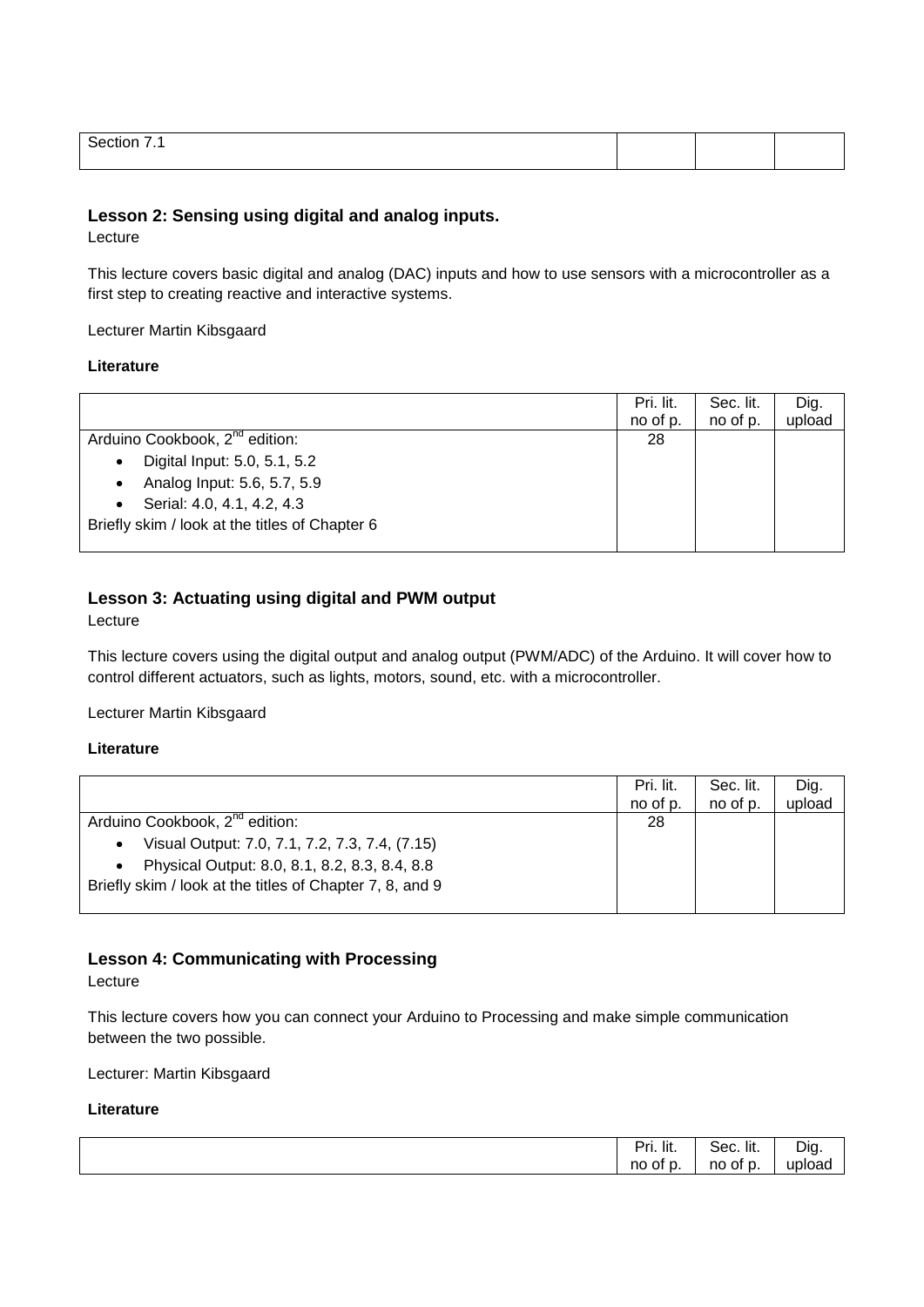| Arduino Cookbook, 2 <sup>nd</sup> edition:                                    | 48 |  |
|-------------------------------------------------------------------------------|----|--|
| Libraries: 16.0, 16.1, 16.2                                                   |    |  |
| Coding: 2.4, 2.10, 2.14, 2.16                                                 |    |  |
| Serial Communication with Processing: 4.0, 4.1, 4.2, 4.3, 4.4, 4.5, 4.6, 4.7, |    |  |
| 4.7, 4.9, 4.15                                                                |    |  |
|                                                                               |    |  |

# **Module 7: "Art in Context I – Art Theory"**

5 ECTS

**Location**

2<sup>th</sup> and 4<sup>th</sup> semester, Study Board of Art and Technology

# **Module coordinator**

Elizabeth Ann Jochum

# **Method of working language**

Individual work in relation to course activities

**English** 

# **Module content**

This module is an introduction to relevant art, media art, and aesthetic theories from a variety of research disciplines and research traditions (i.e. History of art and literature, rhetoric, philosophy, sociology, technology) and an introduction to the analytical methodologies of these disciplines and their position within theories of science related to the study"s subject field. Together with Art in Context II, the module introduces the students to the academic and theoretical contexts of the mixed field of art and technology. Through different teaching formats such as lectures, workshops, study-trips, and seminars, the students will get acquainted with the methodologies of analyzing media art and digital design artifacts.

# **Objectives**

The module "Art in Context I" examines media art works and their cultural, aesthetic, social, and technological positions in the  $20<sup>th</sup>$  and  $21<sup>st</sup>$  centuries. Students learn about relevant theoretical perspectives on media art. They learn to apply those theories in analysis of media art works. They will also investigate varying audience and user concepts of different instantiations of media art.

The module will consist of lectures, workshops and seminars.

# **Courses**

In connection with the module, courses may be offered within the following area: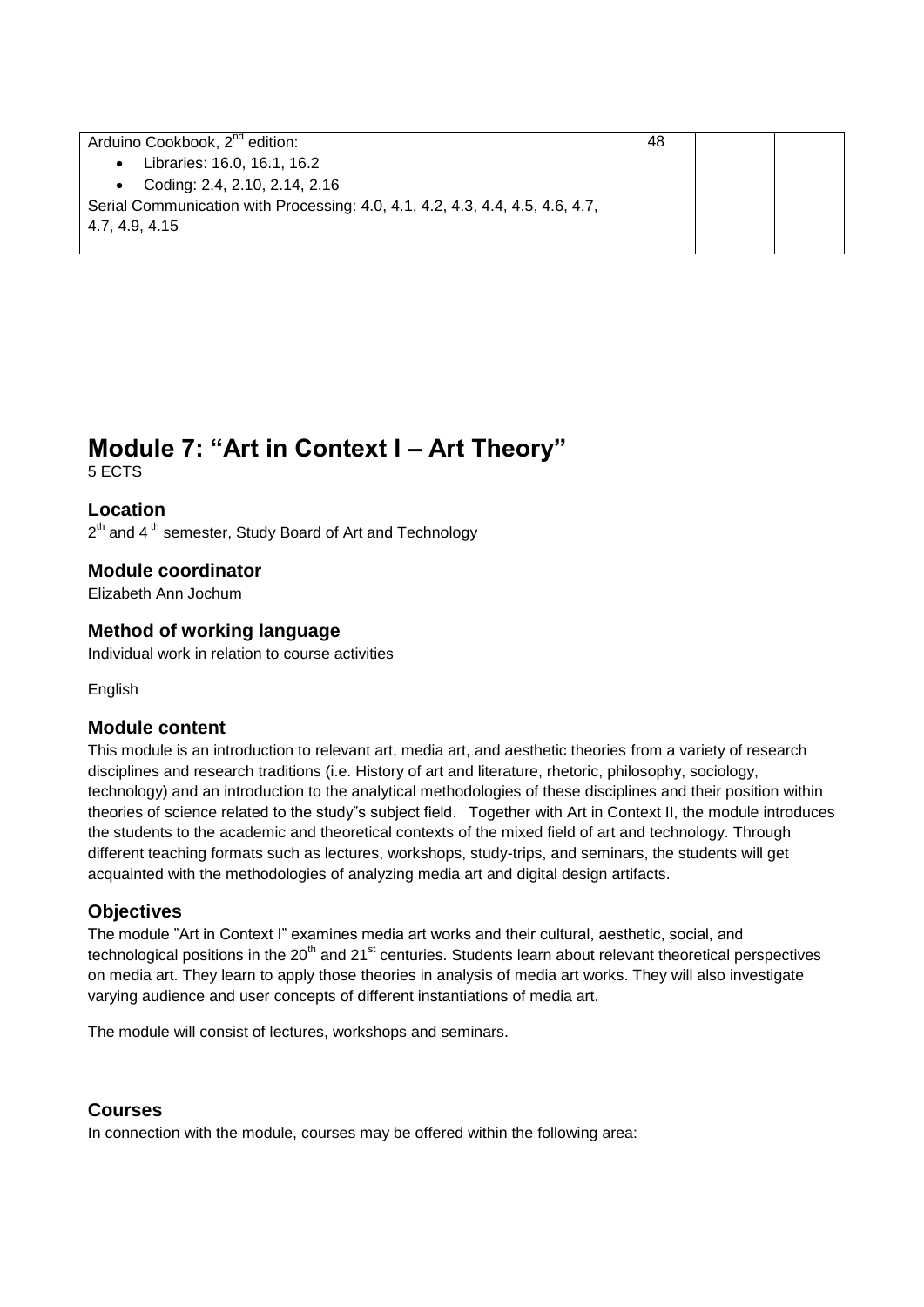Theory of Art and Aesthetics

# **Learning objectives**

During this module, students should acquire:

#### Basic **knowledge** about

- basic aesthetic theories and their significance for art and experience design
- basic methods of aesthetic analysis of artworks and art projects
- basic art theories on the relation between artist, the recipient, and the work of art

#### **Skills** in

- applying various basic aesthetic concepts and artistic models in connection with analyzing projects of art, their contexts and their participants
- presenting and discussing various aesthetic and artistic positions and their significance for the field of art and technology

#### **Competencies** in

- writing academic analysis of artistic projects and aesthetic artefacts
- applying aesthetic theories and methods in design, description and evaluation of artistic projects and experiences
- conducting case specific studies, applying one or more theories and methods of the field. During this module, students should acquire.

# **Scope and expected performance**

The expected scope of the module in terms of ECTS load. This comprises number of teaching hours, exercises, preparation time, travel activity (if applicable) etc.

5 ECTS = 137,5 work hours pr. student.

The module *Art in Context I* includes a one week writing period from a set of examination question(s).

The module is completed with

# **Examination 7**

An internal written examination in **Module 7 "Art in Context I – Art Theory"** (Kunst i kontekst I – kunstteori).

**Hand-in:** 31st of March, 2017

**Form of examination:** c)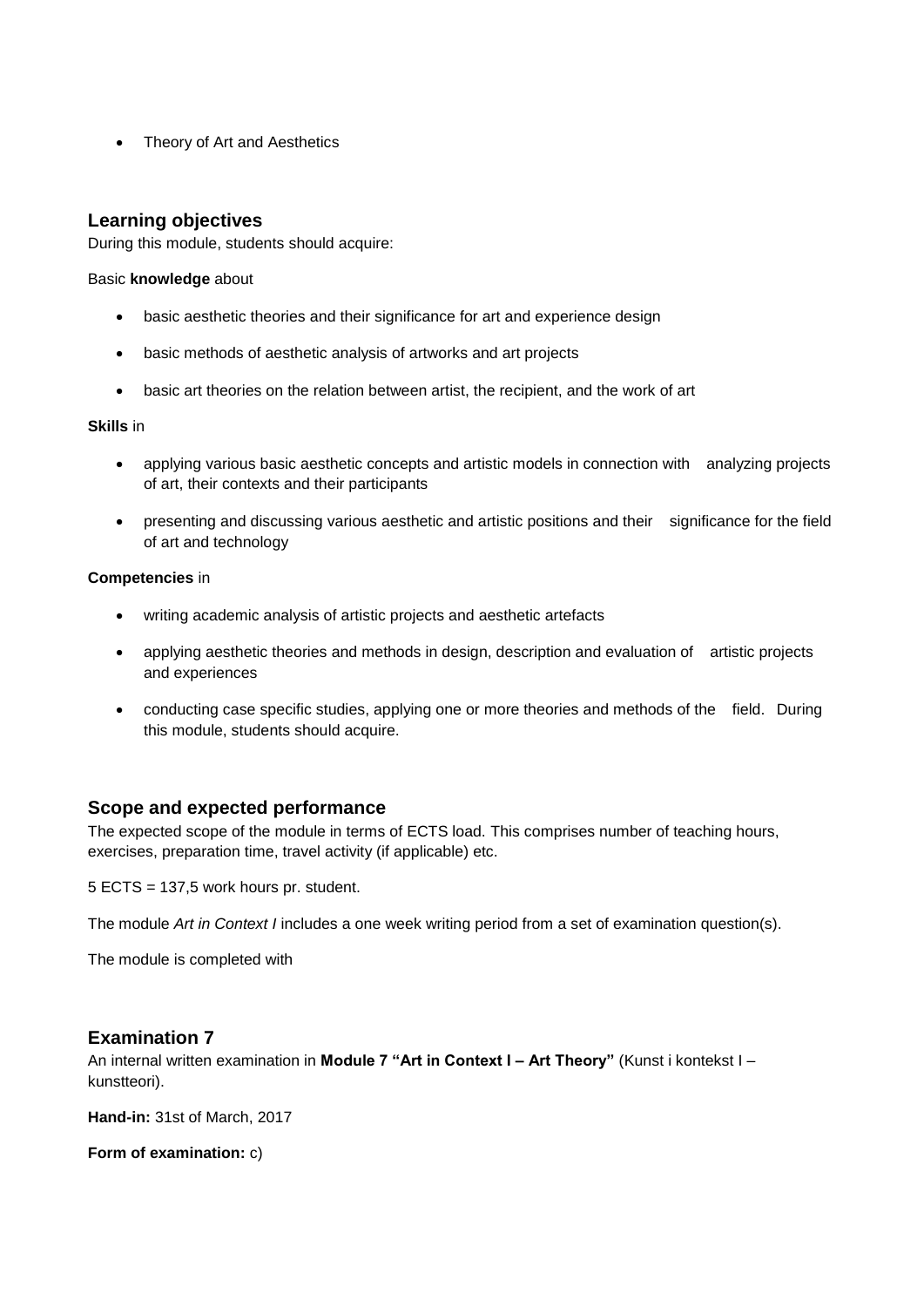The examination is a 7-day assignment on a set subject, which is evaluated by one examiner and awarded a pass/fail grade.

**Number of pages**: the written work must not exceed 12 pages.

**Evaluation:** pass/fail. In case of a Fail grade, an additional examiner will also evaluate the assignment.

**Substitution:** the examination may be substituted by satisfactory and active participation in courses, i.e. 80% presence and submission of all assignments set during the course.

Credits: 5 ECTS

The examination should demonstrate that the student has fulfilled the objectives outlined above.

# **Courses: Theory of Art and Aesthetics**

# **Lesson 1: Art Theory - Content and Context I - 2 ECTS - 5 lectures/3 workshops/fieldtrip** Lecture

This lecture introduces students to historical and contemporary theories of art in context, demonstrating how attempts to define and categorize art works and the nature of aesthetic experience have shifted historically and in relation to technological innovations, cultural and religious transformations, commercial influence, and scientific theory and understanding.

Assignments: A set assignment will be handed out during the lecture.

Lecturer: Elizabeth Jochum

#### **Literature**

|                                                                                                | Pri. lit. | Sec. lit. | Dig.   |
|------------------------------------------------------------------------------------------------|-----------|-----------|--------|
|                                                                                                | no of p.  | no of p.  | upload |
| Art Theory: A Very Short Introduction (Cynthia Freeland): Introduction,<br>Chapter 1, 2, and 3 | 40        |           |        |

**Lesson 2: Art Theory – Content and Context II**

#### Lecture

The lecture continues the themes and topics introduced in the previous lecture, and considers how the notion of aesthetic taste and beauty has evolved historically and in functions in different contexts.

Lecturer: Elizabeth Jochum

Assignment: Students continue working on the set assignment from lesson 1.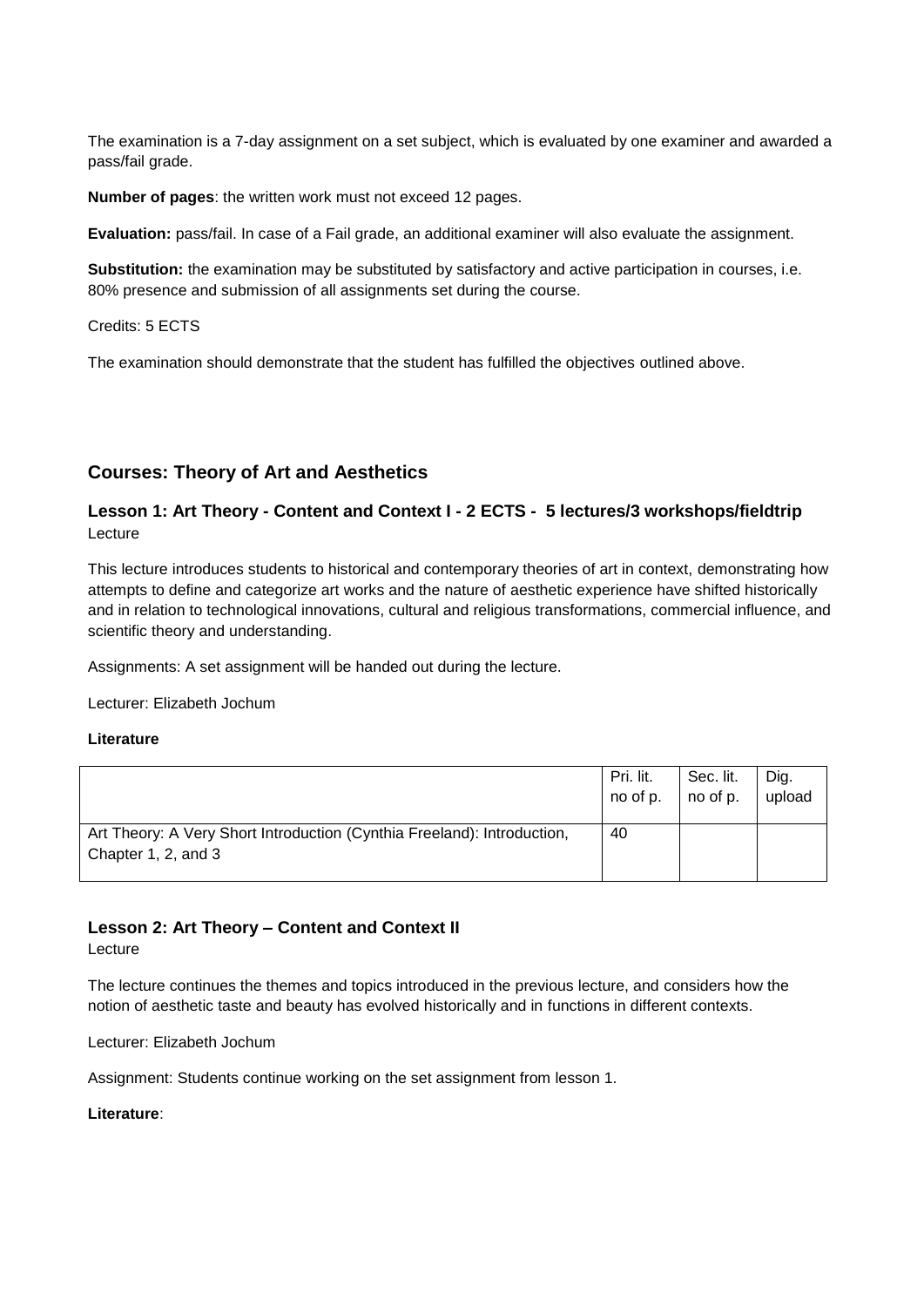|                                                                              | Pri. lit.<br>no of p. | Sec. lit.<br>no of p. | Dig.<br>upload |
|------------------------------------------------------------------------------|-----------------------|-----------------------|----------------|
| Art Theory: A Very Short Introduction (Cynthia Freeland): Chapter 4, 5, 6,   | 40                    |                       |                |
| Berleant A. Berleant A. "Environmental Sensiblity" in Ambiances in<br>Action | $\overline{4}$        |                       |                |
| Vidler, Anthony. The Architectural Uncanny. Introduction.                    | 17                    |                       |                |

# **Lesson 3: Aesthetic Theory**

Lecture

A general introduction to aesthetic theory; to the experience and analysis of Art in Contexts; and to the use of the senses (all of them), language and organized thought (theory) when understanding, developing ideas with, producing, and/or criticizing art. Specifically, to the practice of analyzing art - as we will be doing the next three lessons, at Aarhus Kunsthal.

Lecturer: Morten Sondergaard

#### **Literature**

|                                                                                                          | Pri. lit. | Sec. lit. | Dig.   |
|----------------------------------------------------------------------------------------------------------|-----------|-----------|--------|
|                                                                                                          | no of p.  | no of p.  | upload |
| Dewey, John. Art as Experience. New York: Putnam, 1934. (1, 35-37,<br>47-48, 106-109, 194-200, 272-275.) | 20        |           |        |

# **Lesson 4-5-6: Excursion to and exercises at Aarhus Kunsthal**

Lecture/workshop/presentation during fieldtrip

Note: You will have to find your own way to Aarhus, and please arrange it so that you are there no later than 10 am. Our visit is structured thus:

# **Lesson 4: Analyzing art, operationalizing theory, crossing aesthetics**

Lecture

First, I will give an introducing to theory as practice, with the following title: **Analyzing art, operationalizing theory, crossing aesthetics.** An in-situ lecture about the use of experience and language, and the connection of sensing to theories in analyzing art works and their contextual situatedness. The lecture is based on the reading of Dewey from the first lecture, as well as excerpts from the French social thinker and art theorist, Michel de Certeau's book *The Practice of Everyday Life*.

# **Lesson 5: Workshop Aarhus Kunsthal: Encountering objects and situations.**

Workshop

Second, you will work in groups, walking through the exhibition and choose an element they want to work with (there are a number of 'stages' they should through), and then start preparing a presentation. Especially, we will be testing Dewey's notion that 'art is the experience of making or encountering the object'.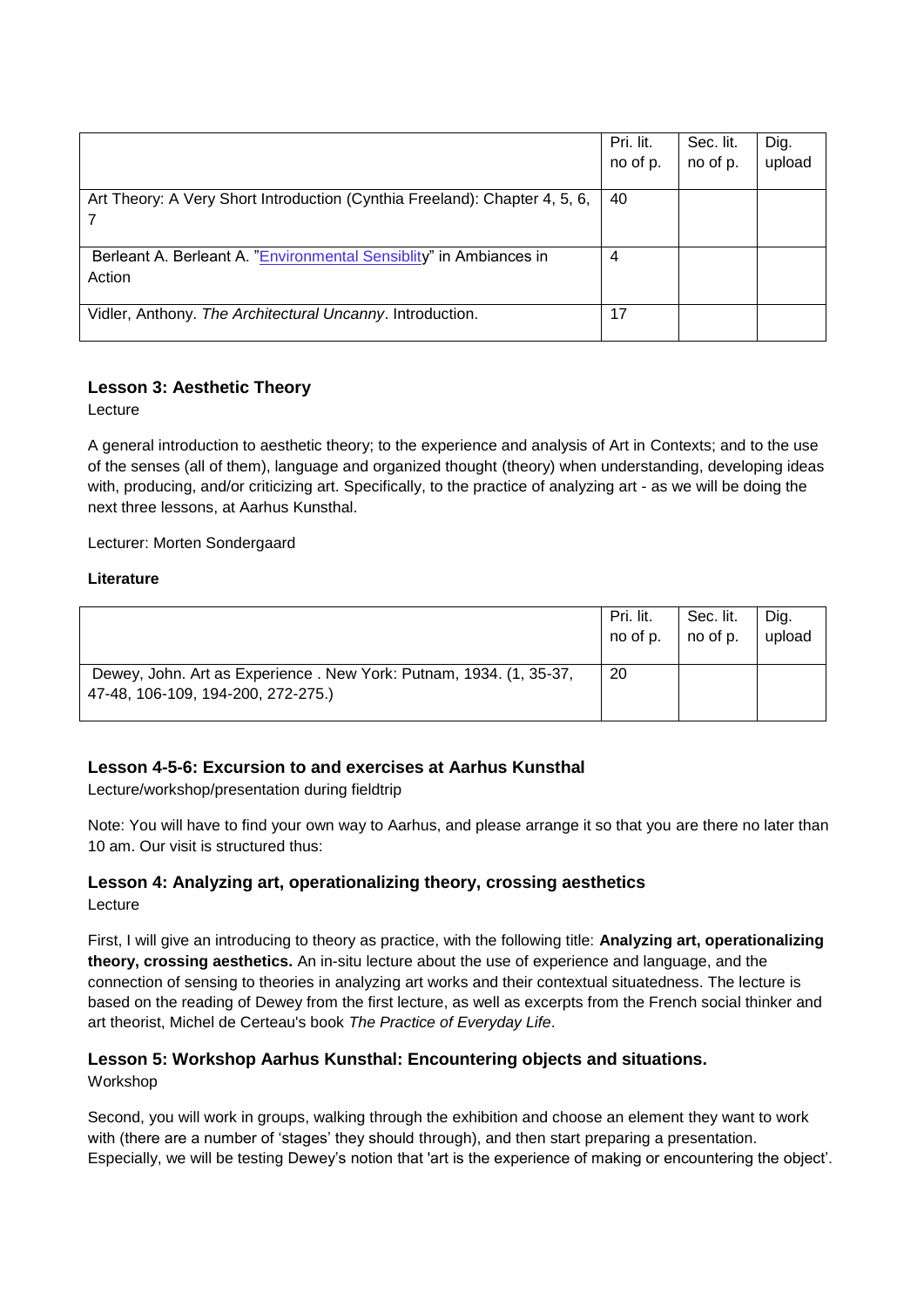The day will culminate in the students presenting in front of chosen art works / elements /situations (see below). More details will follow on the day.

#### **Lesson 6: Aarhus Kunsthal: Presentations**

Workshop/presentation during fieldtrip

Thirdly, all groups present their analysis of a chosen artwork or aesthetic situation. The presentation and analysis should draw on theories, either from the study in general or the AiC course. It may also include other relevant examples and theories.

Lecturer: Morten Sondergaard

#### **Literature**

|                                                                                                                                       | Pri. lit.<br>no of p. | Sec. lit.<br>no of p. | Dig.<br>upload |
|---------------------------------------------------------------------------------------------------------------------------------------|-----------------------|-----------------------|----------------|
| Certau, Michel de. 'Walking in the City', in The Practice of Everyday Life.<br>London: University of California Press, 1980. (91-110) | 20                    |                       |                |
| Dewey, John. Art as Experience. New York: Putnam, 1934. (1, 35-37,<br>47-48, 106-109, 194-200, 272-275.)                              |                       | 20                    |                |

# **Lesson 7: How to Do Things With Art**

Lecture

How does art become politically or socially significant? This lecture examines two theories of art as it relates to social praxis: Luhmann's *Art as a Social System* and Hantelmann's *How to Do Things With Art.* Luhmann sees as a specific social system within a broader societal field comprised of various other social systems. The system of art has its own operational mechanisms and societal functions assigning specific meanings to common notions such as the work of art, artist, beholder, art theory, etc. Hantelman builds a theoretical view of art and society on theory of performance to demonstrate how artists can create and shape social relevance, offering a more pragmatic view of art's impact on society.

Lecturer: Elizabeth Jochum

#### **Literature**

|                                                          | Pri. lit.<br>no of p. | Sec. lit.<br>no of p. | Dig.<br>upload |
|----------------------------------------------------------|-----------------------|-----------------------|----------------|
| Luhmann, Niklas, 2008. "Art as a Social System." 2000.   | 20                    |                       |                |
| Hantelmann, D. "How to Do Things With Art" Introduction. | 20                    |                       |                |

# **Lesson 8: Final Presentations**

Workshop/presentation

Art in Context in Practice: Students will present in-class the results of their work from the assignment outlined in Lecture 2. Given a map of the city of Aalborg, groups will select a section of the map, and identify at least 3 and no more than 5 unique examples of art in context. This may include facades, sculptures, gardens,